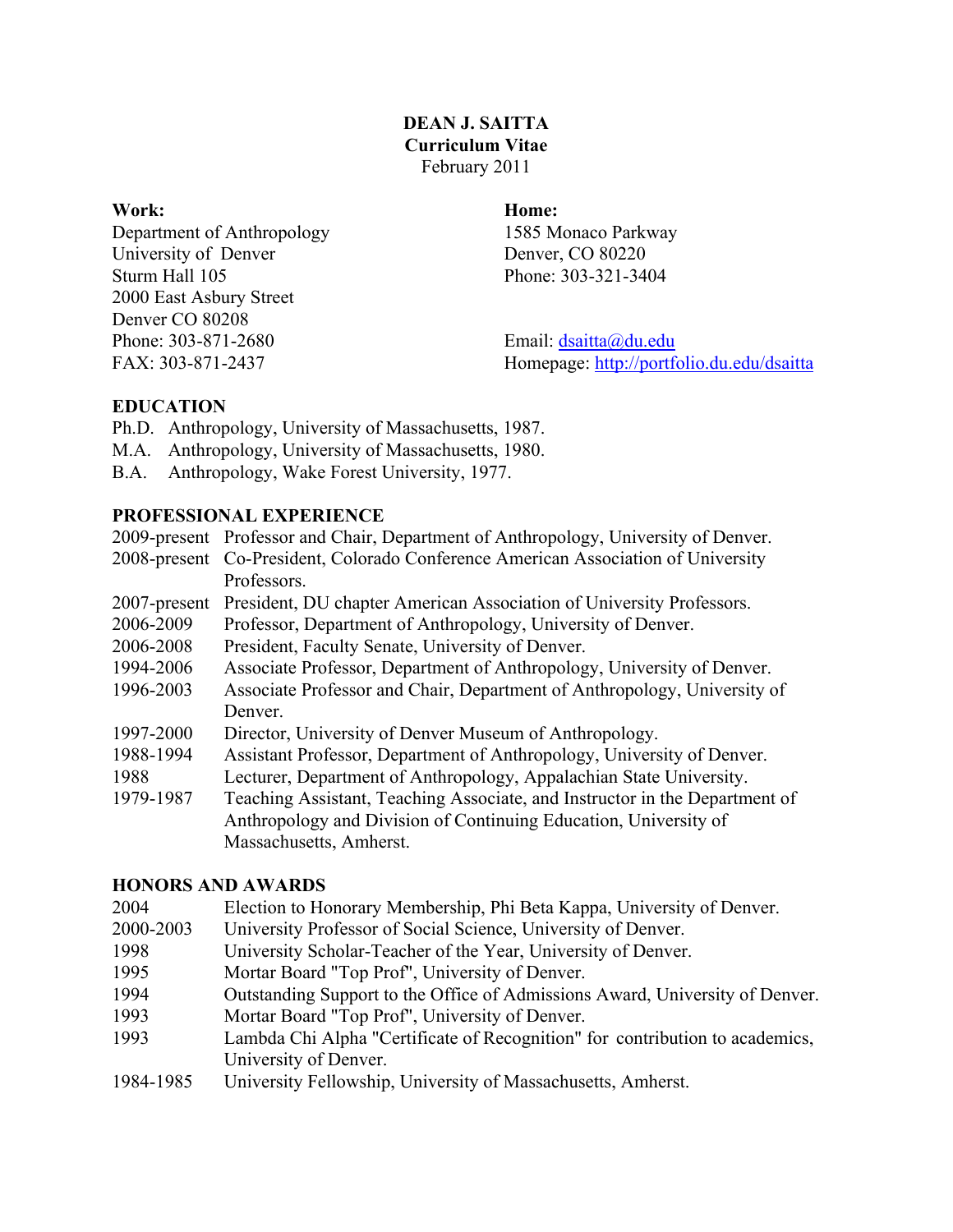#### **PUBLICATIONS**

Books

- 2008 *Denver: An Archaeological History*. With S. Nelson, K.L. Berry, R. Carrillo, B. Clark, and L. Rhodes. Re-release by University Press of Colorado.
- 2007 *The Archaeology of Collective Action*. University Press of Florida.
- 2001 *Denver: An Archaeological History*. University of Pennsylvania Press. With S. Nelson, K.L. Berry, R. Carrillo, B. Clark, and L. Rhodes.

Edited Journal Collections

- 2005 Symposium on Marxism and Archaeology. *Rethinking Marxism* 17 (3).
- 2003 Symposium on Stephen Jay Gould. *Rethinking Marxism* 15 (4).

Refereed Journal Articles:

- 2008 Comment on A. Bernard Knapp and Peter van Dommelen, "Past Practices: Rethinking Individuals and Agents in Archaeology." *Cambridge Archaeological Journal* 18:25-26.
- 2006 Higher Education and the Dangerous Professor: Challenges for Anthropology. *Anthropology Today* 22(4):1-3.
- 2006 Battlefields of Class Conflict: Ludlow Then and Now. *Journal of Conflict Archaeology* 1:197-213. (with M. Walker and P. Reckner).
- 2005 Marxism, Tribal Society, and the Dual Nature of Archaeology. *Rethinking Marxism* 17:385-397.
- 2005 Dialoguing with the Ghost of Marx: Mode of Production in Archaeological Theory. *Critique of Anthropology* 25:27-35.
- 2003 Stephen Jay Gould: In Memoriam. *Rethinking Marxism* 15:445-449.
- 2002 Teaching the Craft of Archaeology: Theory, Practice, and the Field School. *International Journal of Historical Archaeology* 6:199-207. (with Mark Walker).
- 1998 Dialectics, Heterarchy, and Western Pueblo Social Organization. (with R. McGuire). *American Antiquity* 63:334-336.
- 1998 An Emancipatory Archaeology for the Working Class. (with Philip Duke). *Assemblage* #4. On-line journal located at http://www.shef.ac.uk/~assem.
- 1997 Power, Labor, and the Dynamics of Change in Chacoan Political Economy. *American Antiquity* 62:7-26.
- 1996 Although They Have Petty Captains, They Obey Them Badly: The Dialectics of Prehispanic Western Pueblo Social Organization. (with R. McGuire) *American Antiquity* 61:197-216.
- 1994 Agency, Class, and Archaeological Interpretation. *Journal of Anthropological Archaeology* 13:201-227.
- 1992 Radical Archaeology and Middle-Range Methodology. *Antiquity* 66:886-897.
- 1991 Room Use and Community Organization at the Pettit Site, West-Central New Mexico. *The Kiva* 56:385-409.
- 1988 Marxism, Prehistory, and Primitive Communism. *Rethinking Marxism* 1:145-168.
- 1984 The Archaeology of Households: Alternative Approaches. *Man In The Northeast* 28:1-8.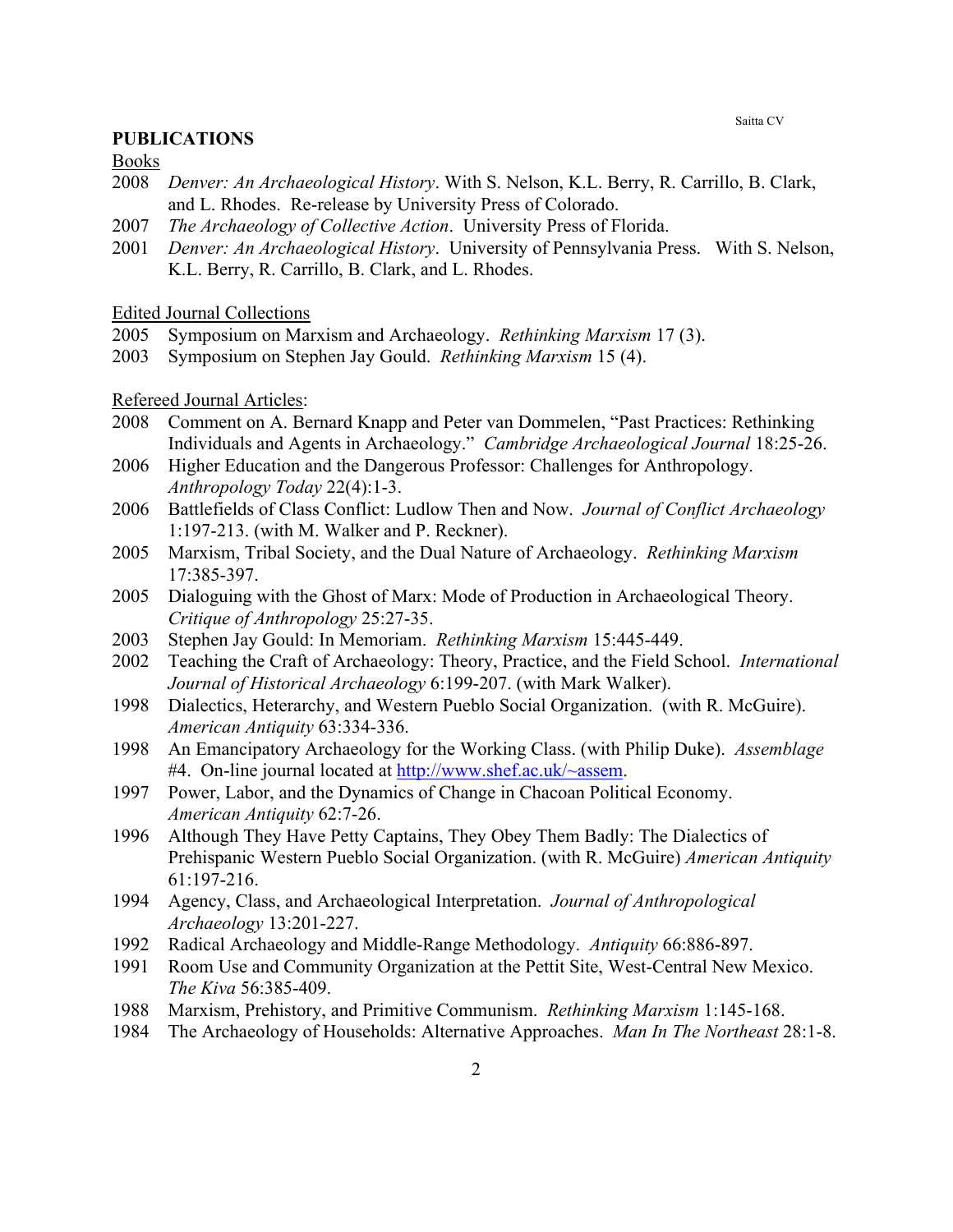1983 On The Evolution of "Tribal" Social Networks. *American Antiquity* 48:820-824.

Other Journal Articles:

- 2004 Desecration at Ludlow. *New Labor Forum* 13:84-87.
- 2002 The Colorado Coal Field War Archaeology Project. *The SAA Archaeological Record* 2(2):21-23. (with the Ludlow Collective)
- 2000 Colorado Coal Field War Project. *Annual Editions: Archaeology 01/02,* Dushkin, McGraw-Hill, Sluice Dock. (with R. McGuire and P. Duke).
- 1998 Archaeology of the Colorado Coal Field War, 1913-1914. *Radical History Review* 72:79-80. (with R. McGuire and P. Duke).
- 1998 Colorado Coal Field War Project. *Anthropology Newsletter* December, American Anthropological Association, Washington D.C. (with R. McGuire and P. Duke).
- 1982 The archaeology of households: alternative approaches. *Conference on New England Archaeology Newsletter* 2:1-12.

Book Chapters:

- 2009 Why We Dig: Archaeology, Ludlow, and the Public. In *The Archaeology of Class War*, edited by K. Larkin and R. McGuire, pp. 351-362. University Press of Colorado.
- 2008 Ethics, Objectivity, and Emancipatory Archaeology. In *Archaeology and Capitalism: From Ethics to Politics*, edited by P. Duke and Y. Hamilakis, pp. 267-280. Left Coast Press.
- 2005 The Colorado Coalfield War Archaeological Project: Archaeology Serving Labor. In *Preserving Western History*, edited by A. Gulliford, pp. 32-43. University of New Mexico Press. (with P. Duke, R. McGuire, P. Reckner, and M. Walker).
- 2005 Labor and Class in the American West. In *North American Archaeology*, edited by S. Loren and T. Pauketat, pp. 359-385. London, Blackwell.
- 2003 Archaeology and the problems of men. In *Essential Tensions in Archaeological Method and Theory*, edited by T. Van Pool and C. Van Pool, pp. 11-15. University of Utah Press.
- 2003 Getting Things Right, Making Things New: Causes For Optimism In Reconciling Western And Native American Knowledges. In *Indigenous People and Archaeology*, edited by T. Peck, E. Siegfried, and G. Oetelaar, pp. 102-107. The Archaeological Association of the University of Calgary. (with P. Duke and C. Gachupin).
- 2001 Communal class processes and Pre-Columbian social dynamics. In *Re/Presenting Class: Essays In Postmodern Political Economy*, edited by J.K. Gibson-Graham, Stephen Resnick, and Richard Wolff, pp 247-263. Duke University Press.
- 2001 Archaeology of the Colorado Coal Field War, 1913-1914. In *Archaeologies of the Contemporary Past*, edited by V. Buchli and G. Lucas, pp. 94-107. Routledge Press, London. (with The Ludlow Collective)
- 2001 History and political economy in archaeological interpretation: report of a workshop. In *Examining the Course of Southwest Archaeology: The 1995 Durango Conference,* edited by L. Sebastian and D. Phillips. New Mexico Archaeological Council Special Publication No. 3.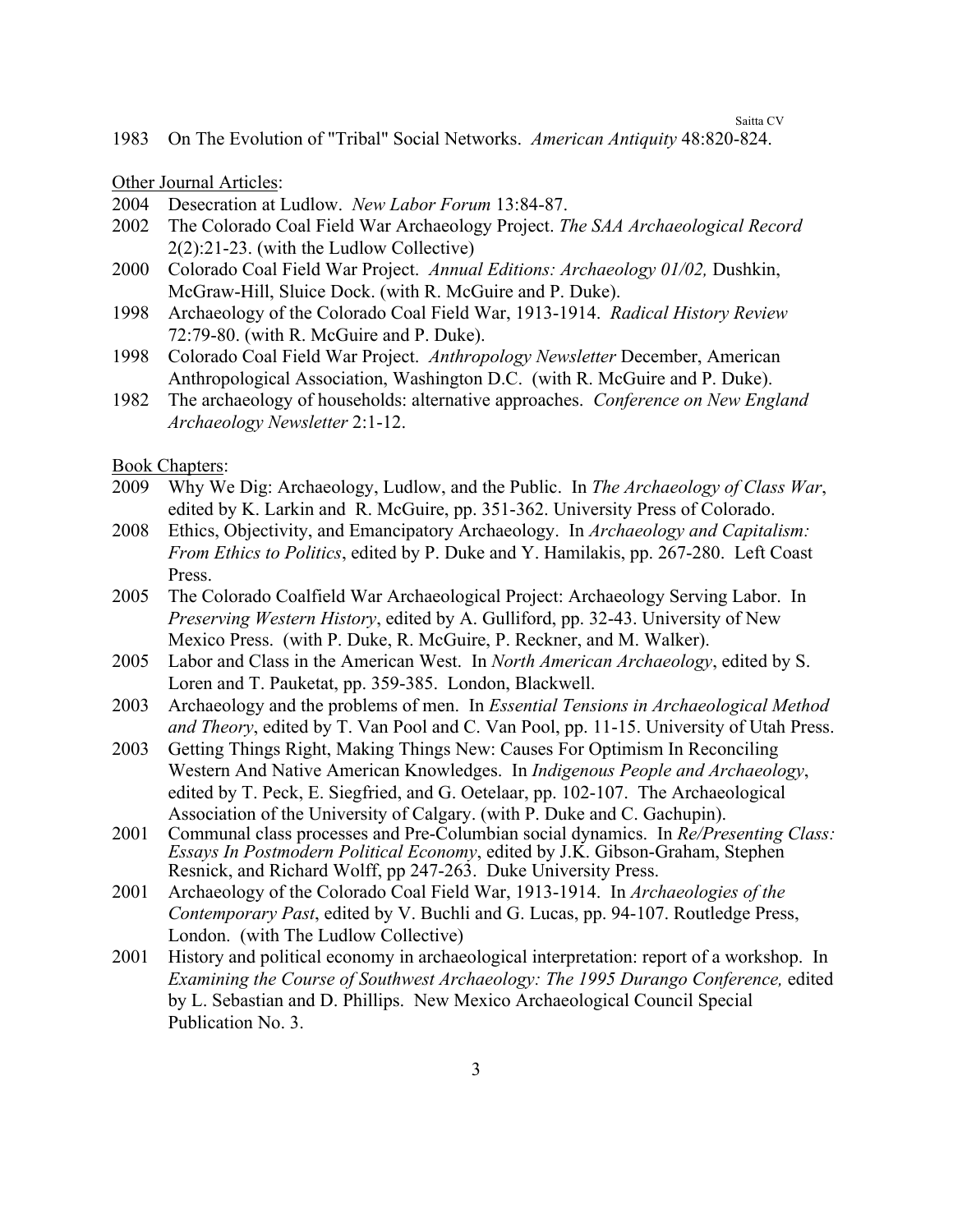- 2000 Theorizing the political economy of Southwestern exchange. In *The Archaeology of Regional Interaction*, edited by M. Hegmon, pp. 151-166. University Press of Colorado.
- 1999 Prestige, agency, and change in middle-range societies. In *Material Symbols: Culture and Economy in Prehistory*, edited by J. Robb, pp. 135-149. Southern Illinois University Press, Carbondale.
- 1999 Contradictory knowledges and cultural affiliation. In *Affiliation Conference on Ancestral Peoples of the Four Corners Region, Volume 1*, edited by P. Duke, pp. 100-106. Fort Lewis College and National Park Service.
- 1998 Linking political economy and human biology: Lessons from North American archaeology. In *Building a New Biocultural Synthesis: Political-Economic and Critical Perspectives on Human Biology*, edited by A. Goodman and T. Leatherman, pp. 127-146. University of Michigan Press.
- 1998 Although they have petty captains, they obey them badly: The dialectics of prehispanic Western Pueblo social organization. (with R. McGuire). In *Reader in Archaeological Theory*, edited by D. Whitley, pp. 275-298. Routledge, New York.
- 1995 Marxism and archaeology. In *Marxism in the Postmodern Age*, edited by A. Callari, S. Cullenberg, and C. Biewener, pp. 385-393. Guilford Publications, New York.
- 1994 The political economy and ideology of early population aggregation in Togeye Canyon, AD 1150-1250. In *Exploring Social, Political, and Economic Organization in the Zuni Region*, edited by T. Howell and T. Stone, pp. 47-60. Arizona State University Anthropological Research Papers No. 46.
- 1994 Class and community in the prehistoric Southwest. In *The Ancient Southwestern Community: Models and Methods for the Study of Prehistoric Social Organization*, edited by W. Wills and R. Leonard, pp. 25-43. University of New Mexico Press.
- 1992 Theory in Colorado archaeology. In *The State of Colorado Archaeology*, edited by P. Duke and G. Matlock, pp. 61-94. Colorado Archaeological Society.
- 1991 Radical theory and the processual critique. In *Processual and Postprocessual Archaeologies: Multiple Ways of Knowing the Past*, edited by R. Preucel, pp. 54-59. Southern Illinois University Press, Carbondale.
- 1990 Politics and surplus flow in communal societies. In *The Evolution of Political Systems: Socio-politics in Small-scale Sedentary Societies*, edited by S. Upham, pp. 203-224. Cambridge University Press. (with A.S. Keene).
- 1989 Dialectics, critical inquiry and archaeology. In *Critical Traditions in Contemporary Archaeology*, edited by V. Pinsky and A. Wylie, pp. 38-43. Cambridge University Press.
- 1983 The poverty of philosophy in archaeology. In *Archaeological Hammers and Theories*, edited by J. Moore and A. Keene, pp. 299-304. Academic Press.
- 1981 Cortical involution of rib in two prehistoric Amerindian populations. In *Biocultural Adaptations: Comprehensive Approaches to Skeletal Analysis*, edited by D. Martin and P. Bumsted, pp. 47-63. University of Massachusetts, Amherst, Department of Anthropology Research Reports 20.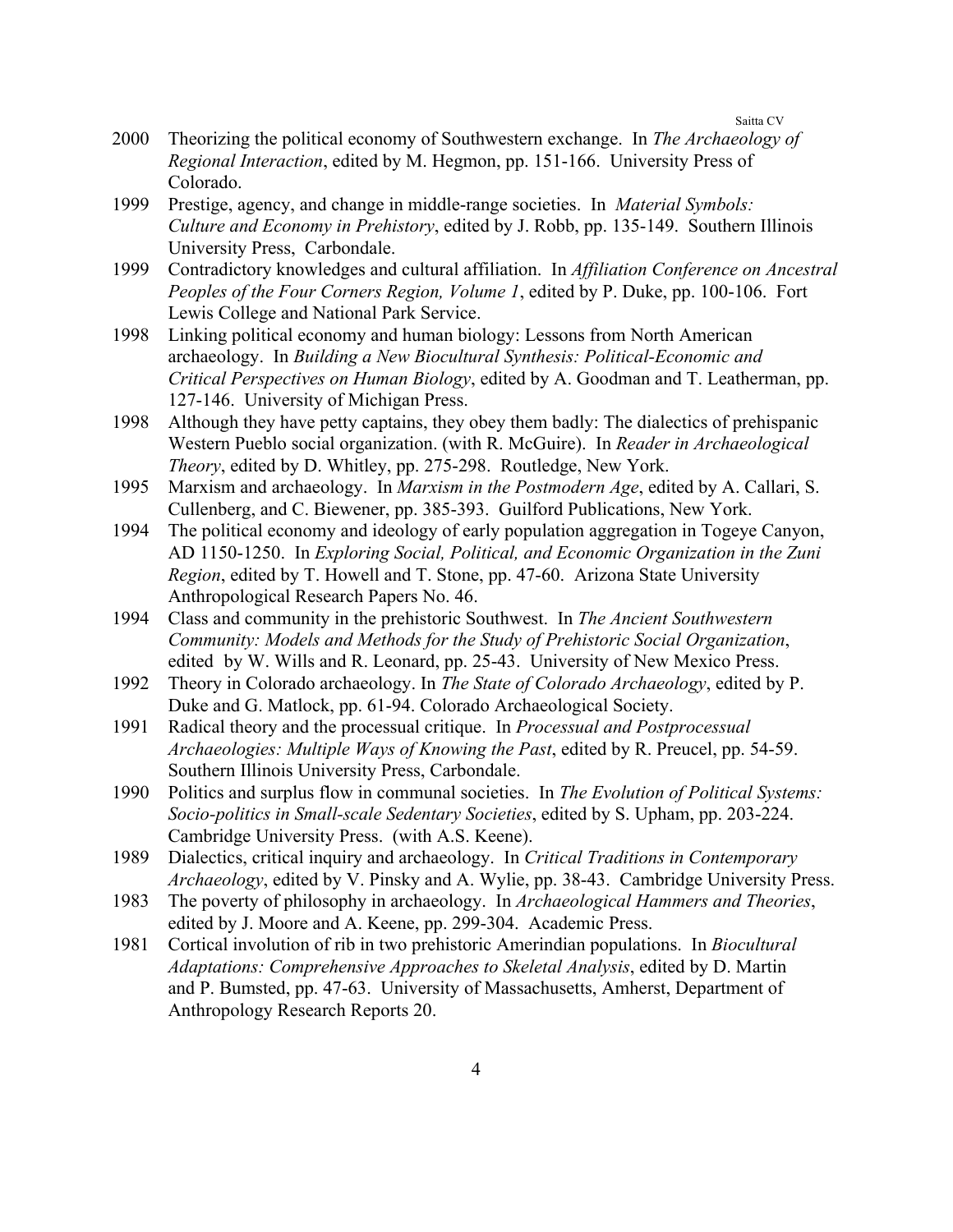Book Reviews:

- 2010 Saving Academic Freedom, by Cary Nelson. *AAUP Alert: Newsletter of the Colorado Conference AAUP*, Summer. Also posted at http://www.cary-nelson.org/nelson/No-University-Is-An-Island/no-island-reviews.html
- 2008 Archaeology: The Conceptual Challenge, by Timothy Insoll. *Journal of the Royal Anthropological Institute* 14:673-74.
- 2005 The Political Landscape: Constellations of Authority in Early Complex Polities, by Adam T. Smith. *Cambridge Archaeological Journal* 15:269-270.
- 2005 Marx's Ghost: Conversations With Archaeologists, by Thomas C. Patterson. *Journal of the Royal Anthropological Institute* 11:147-148.
- 2003 Western Pueblo Identities, by Andrew Duff. *Journal of Anthropological Research* 9:108- 110.
- 2002 Archaeological Theory Today, edited by Ian Hodder. *Journal of Anthropological Research* 58:419-420.
- 2000 Archaeologies of Capitalism, edited by Mark Leone. *American Antiquity* 65(4):775-776.
- 1999 Bioarchaeology of Native American Adaptation in the Spanish Borderlands, edited by B. Baker and L. Kealhofer. University Press of Florida. *Florida Historical Quarterly.*
- 1998 Cahokia: Domination and Ideology in the Mississippian World, edited by T. Pauketat and T. Emerson. University of Nebraska Press. *American Anthropologist* 100:224-225*.*
- 1997 The Prehistoric Pueblo World, A.D. 1150-1350, edited by M. Adler. *New Mexico Historical Review* 72:279-280.
- 1996 The Foundations of Social Inequality, edited by T. Price and G. Feinman. *Plains Anthropologist* 42:263-265.
- 1995 The Archaeology of V. Gordon Childe, edited by D. Harris. *American Antiquity* 60:556- 557.
- 1990 Perspectives on Anthropological Collections from the American Southwest, edited by A. Hedlund. Arizona State University Anthropological Research Paper No. 40. *American Antiquity* 55:873.

Research/Technical Report:

1988 *An Archaeological Survey of the Proposed Northern Wake Expressway, Wake County, North Carolina*. Submitted to the North Carolina Department of Transportation by Wilbur Smith and Associates, Raleigh, North Carolina.

Monograph

1987 *Economic Integration and Social Development in Zuni Prehistory*. Doctoral dissertation, University of Massachusetts, Amherst.

#### Essays

2010 Taking the Pulse of Shared Governance at DU: An Unvarnished Personal Account. *University of Denver Faculty Forum* 24 (2-3), May.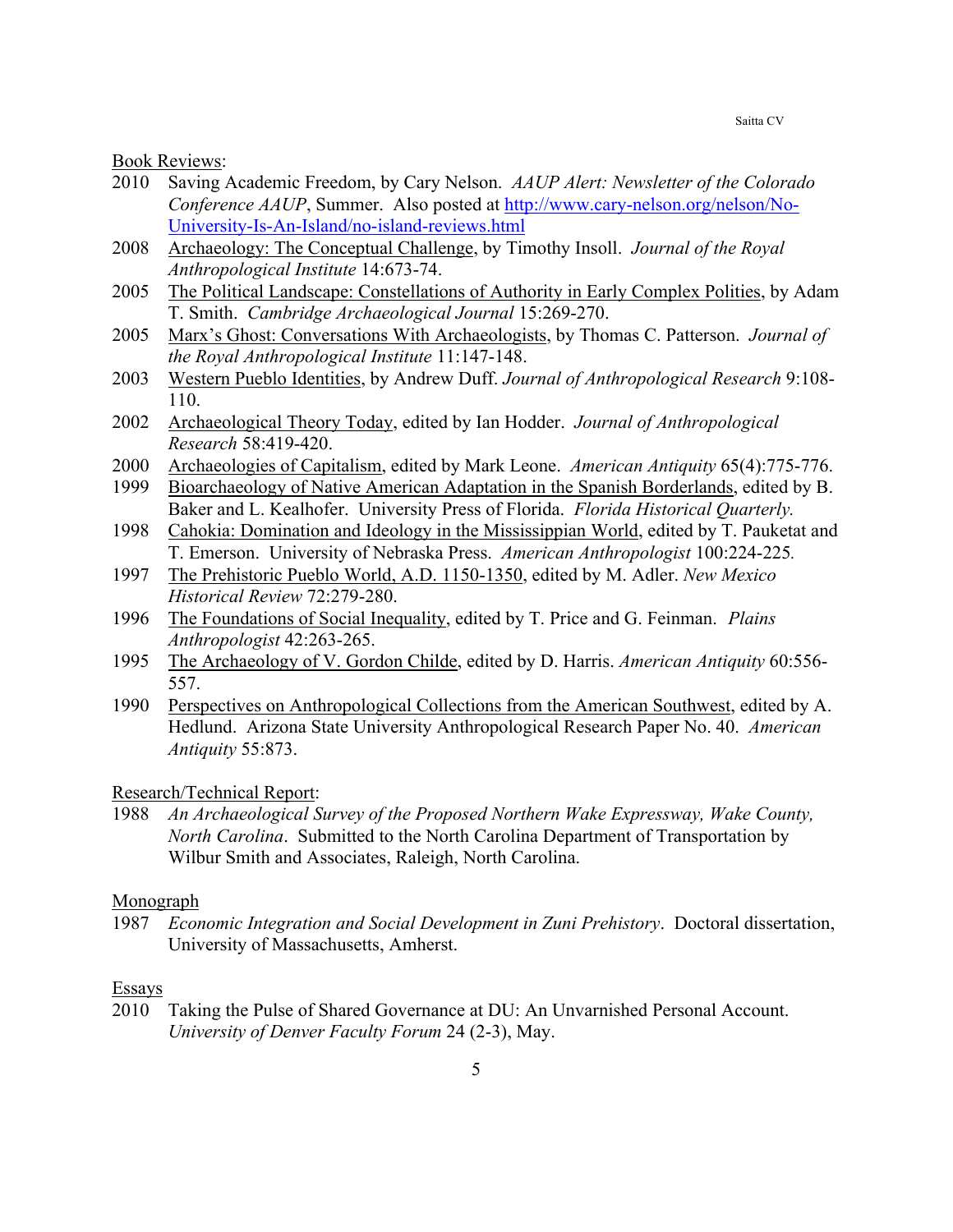- Shared Governance: An AAUP Perspective. *University of Denver Faculty Forum* 24 (2- 3), May.
- Introduction to the Special Issue on Inclusive Excellence. *University of Denver Faculty Forum Occasional Paper* #1.
- Incoming Senate President's Remarks. *University of Denver Faculty Forum* 20 (3). May.
- Thoughts on Academic Quality. *University of Denver Faculty Forum* 20 (1-2). January.
- Speaking Out on Academic Freedom. *University of Denver Faculty Forum* 19 (2), March.
- Integrating Academic and Corporate Values: Challenges for University Governance. *University of Denver Faculty Forum* 18 (3), April.
- University Governance: Reflections of a G-6 Insider and a Modest Proposal for Change. *University of Denver Faculty Forum* 18 (1), October.
- Bridges to the Future, the Public Good, and Institutional Identity. *University of Denver Faculty Forum* 17 (1), November.

#### Published Letters, Columns, Interviews

- A Mix of Old and New. *Denver Post*, February 15 (with Kyle Cascioli).
- Culturing Community in Urban Design. Guest Commentary for the *Denver Post*, February 7 (with Kyle Cascioli).
- Theories of Anasazi "Disappearance", KSFR (Santa Fe, NM) Interview, May 17.
- Colorado Places: Ludlow. KUNC (Greeley, CO) Interview, April 21.
- Cultural Differences and Measuring Achievement. *Denver Post*, August 7.
- Ludlow Massacre: Site Revisited. *Pueblo Chieftain*, June 25.
- Horowitz's Advice Should Be Reconsidered. *Daily Princetonian*, May 4.
- 2006 Beware of Dangerous Professors. *Rocky Mountain Collegian*, April 26.
- Dangerous Professors? *Denver Post*, March 12.
- Resist Hyped Claims of Faculty Bias. *Philadelphia Inquirer*, January 13.
- Evolution: Teaching 'Debate' Won't Shed Light. *Boulder Daily Camera*, November 22.
- In Controversy Over Evolution, Steves Rule. *Rocky Mountain News*, October 6.
- Intelligent Design and Evolutionary Thought. *Los Angeles Times*, October 1.
- Intelligent Design and Evolution. *Denver Post*, August 21.
- Ludlow Memorial. *Denver Post*, June 9.
- Rock Detectives Help Mend 1918 Memorial to Ludlow Victims. *Denver Post*, June 5.
- 2005 Academic freedom at DU. *Rocky Mountain News*, May 11.
- Flaws Found in Right Winger Article. UMass *Daily Collegian*, May 5.
- Horowitz's Claims Just a Bit Disingenuous. *Rocky Mountain News*, January 30.
- 2003 Close to McCarthyism. *Denver Post*, December 28.
- Remembering Ludlow. *Heartland Labor Forum*, Kansas City. September 18.
- Ludlow Massacre. *Blue Sky Quarterly,* Spring 2003.
- Respecting Process. *Denver Post*, May 8.
- Maligning Faculty. *Denver Post*, January 28.
- Lessons of History. *Denver Post*, September 8.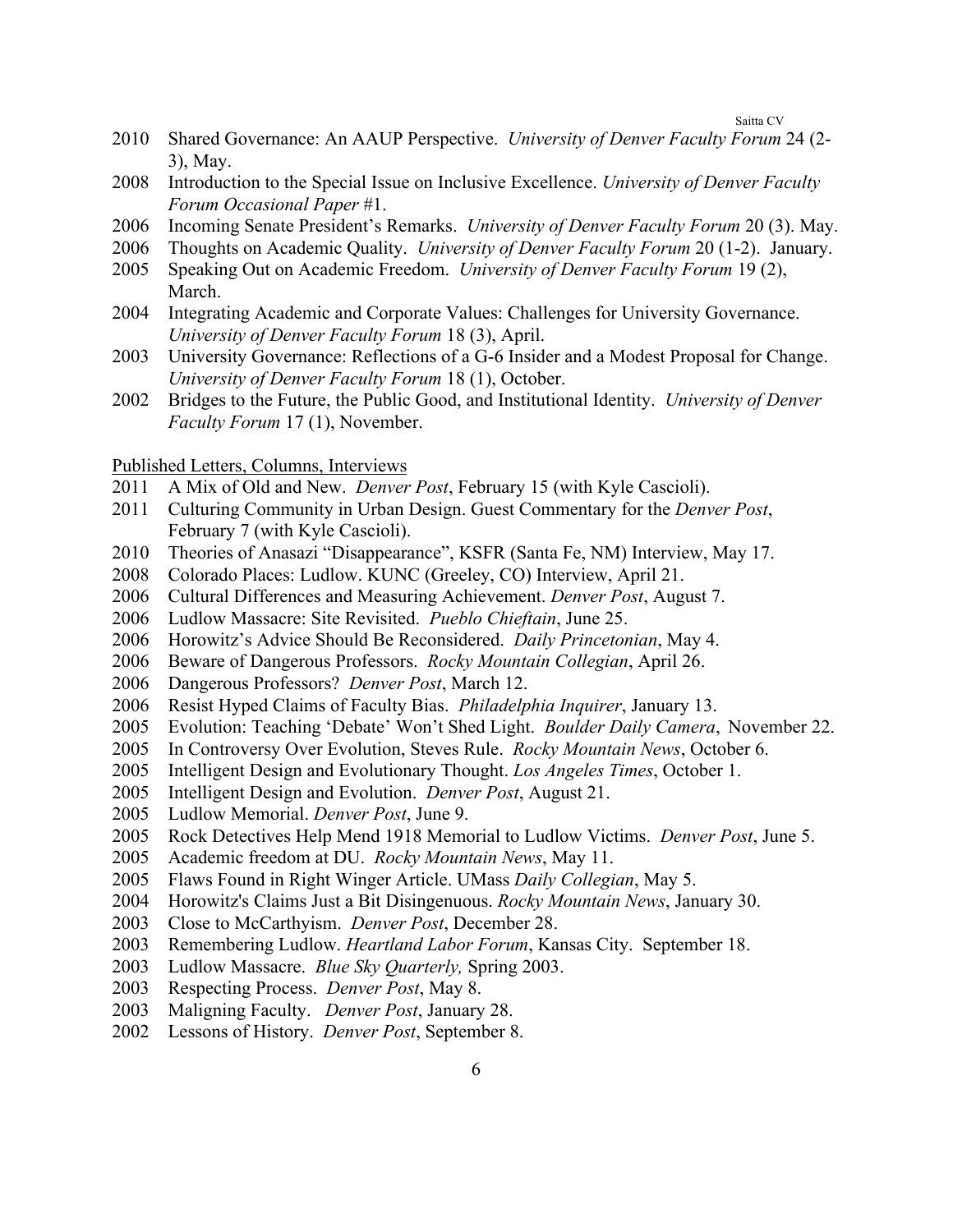- 2002 Ludlow Massacre Archaeology, Colorado Public Radio *Colorado Matters*, KCFR (Denver), September 10.
- 1998 Artifacts of Violence: Archaeologists dig into 1914 Ludlow Massacre. *Denver Post*, August 30.
- 1990 Static Prognostications. *Anthropology Newsletter* 31(2). February (with Arthur Keene).

## **PAPERS, LECTURES, AND POSTERS PRESENTED TO PROFESSIONAL GROUPS**

- 2010 Teaching the Controversy: Lessons from a Student Debate About the Referendum to Rescind the AAA El Dorado Task Force Report. Contribution to an Invited Roundtable entitled "History and Education in the Circulation of Ethnographic Knowledge in the Amazon: The Yanomami Controversy a Decade Later." American Anthropological Association, New Orleans, November 20.
- 2010 Shadowed Ground Archaeology. Public Anthropology Conference, American University, Washington DC. October 17. (with Bonnie Clark).
- 2010 Emancipatory Archaeology Ten Years Later. Keynote Address for the  $7<sup>th</sup>$  Annual Public Anthropology Conference, American University, Washington DC. October 16.
- 2010 The New Pragmatism and North American Archaeological Theory. Theoretical Archaeology Group Conference, Brown University, Providence, RI. April 30-May 2.
- 2010 The Ludlow Massacre: Archaeology, Activism, Preservation. Society for American Archaeology Meeting, St. Louis. April 14-18.
- 2009 Archaeologies of Shadowed Ground. Colorado Preservation Incorporated Conference, Denver, February 6. (with Bonnie Clark).
- 2008 Excavating Hidden History: Archaeology of the Colorado Coal Field War, 1913-1914. Department of Anthropology, Syracuse University, Syracuse, NY. April 17.
- 2007 Undergraduate Studies and General Education Reform. San Francisco State University, December 13.
- 2007 Critical Scholarship, Normative Rationality, and Academic Freedom. National Forum to Defend Dissent and Critical Thinking. Boulder, Colorado, April 28.
- 2006 Mining, Health, and the Colorado Coalfield Strike. Lecture to the Respiratory Disease Unit, National Jewish Hospital, Denver, November 30.
- 2006 "Dangerous" Professors in America. Panel discussion sponsored by the Progressive Student Organization, University of Texas at San Antonio, September 20.
- 2004 Battlefields of Class Conflict: Ludlow 1914. Theoretical Archaeology Group, Glasgow, Scotland. December 18.
- 2004 Hidden History: The Archaeology of Class Conflict on America's Western Frontier. Interdisciplinary Seminar, City University. London. December 2.
- 2004 Class Conflict in the American West: Archaeology of the Ludlow Massacre, 1914. Contemporary Historical Archaeology Theory Conference, Leicester, England. November 19.
- 2004 Hidden History: The Archaeology of Class Conflict on America's Western Frontier. University of Southampton, Southampton, England. November 18.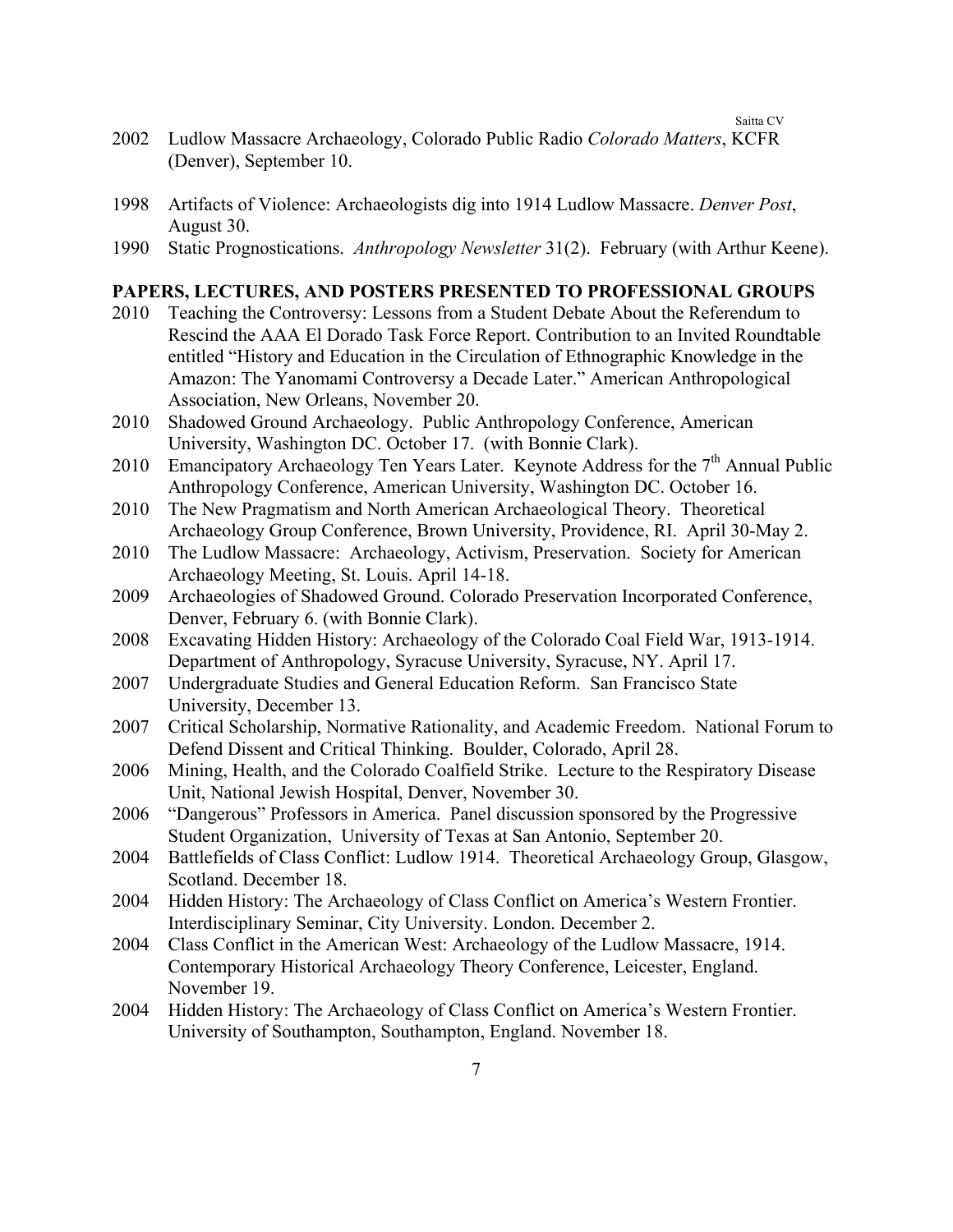- 2004 Agency and Warfare: Insights from the 20th Century American Southwest. Society for American Archaeology, Montreal. April 3.
- 2003 Memory, Monumentality, and Vandalism at Ludlow, Colorado. Front Range Symposium on Art History, Boulder, Colorado. September 27.
- 2003 Industrial Archaeology, Public Memory, and Preservation: Contributions from the Colorado Coal Fields. Colorado Preservation, Inc. Saving Places Conference, Denver, February 7.
- 2002 Dialoguing with the Ghost of Marx: Mode of Production in Archaeological Theory. American Anthropological Association, New Orleans, November 20.
- 2002 Science and Religion in Dialogue: The Case of Darwin. Poster presentation of course syllabus presented to the Center for Theology and Science Advanced Workshop, St. Anne's College, Oxford University, Oxford, England, July 10-14.
- 2002 Science, History, and Solidarity. Society for American Archaeology, Denver, April 20.
- 2002 Archaeology of the Ludlow Massacre. University of Colorado-Denver History Department, March 7.
- 2001 Power of Place: The Ludlow Tent Colony Then and Now. American Anthropological Association, Washington DC, December 1.
- 2001 Marxist Theory and Tribal Political Economy. American Anthropological Association, Washington DC, November 29.
- 2001 Toward an Emancipatory Archaeology: Contributions From the Colorado Coal Field War Project. Fort Lewis College Center of Southwest Studies Research Program "Not Just One Story: Collaborations in Cultural Research and Interpretation on Public Lands". Durango, October 19.
- 2001 Historical Archaeology at the Ludlow Massacre Memorial. Fort Lewis College Center of Southwest Studies Research Program "Archaeology that Matters: Collaborations, Applications, and Ethics in the Americas". Durango, October 18.
- 2001 Materiality and Complexity in Archaeological Theory. Society for American Archaeology, New Orleans, April 20.
- 2001 Agency and the Praxis of Archaeology. Society for American Archaeology, New Orleans, April 21. (with R. McGuire and P. Duke).
- 2001 Teaching the Craft of Archaeology: Theory, Practice, and the Field School. Society for Historical Archaeology, Long Beach, California. (with Mark Walker).
- 2000 Affiliation Conference On Ancestral Peoples Of The Four Corners Region: A Retrospective View. Colorado Council of Professional Archaeologists, Denver. (with P. Duke).
- 1999 Getting Things Right, Making Things New: Causes For Optimism In Reconciling Western And Native American Knowledges. Chacmool Conference "Indigenous Peoples and Archaeology", University of Calgary.
- 1999 Archaeology and the Problems of Men. Society for American Archaeology, Chicago.
- 1999 The Dialectics of Complexity. Presented at the Society for American Archaeology, Chicago. (with R. McGuire).
- 1999 Working and Striking in Southern Colorado, 1913-1914. Society for Historical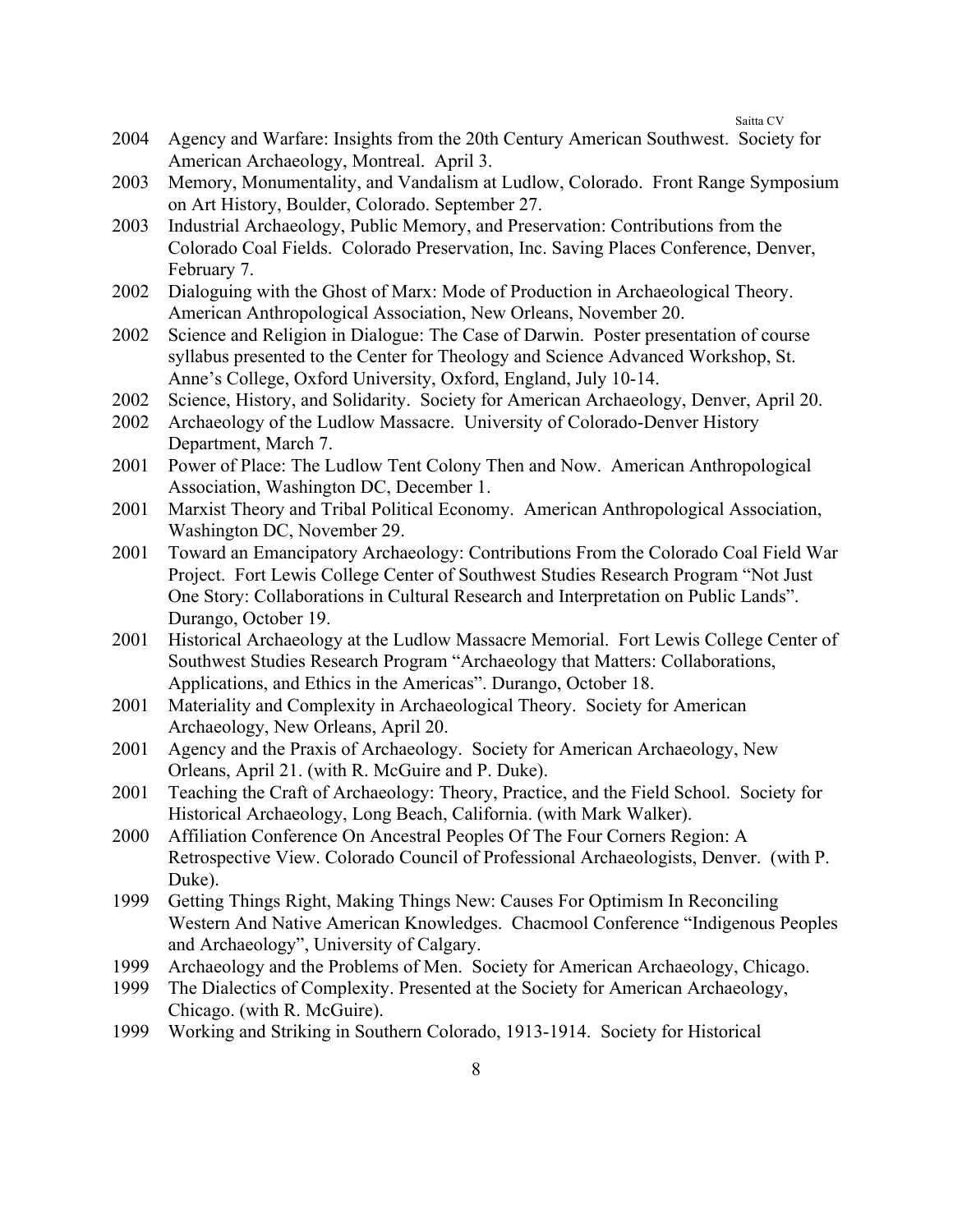Archaeology, Salt Lake City.

- 1998 Critiquing the Radical Critique. Society for American Archaeology, Seattle (with P. Duke).
- 1998 Archaeology at the Ludlow Tent Colony. Colorado Council of Professional Archaeologists, Pueblo, Colorado, March 13-14.
- 1998 Contradictory Knowledges and Cultural Affiliation. Affiliation Conference on Ancestral Peoples of the Four Corners Region, Fort Lewis College, Durango, CO, February 20-21.
- 1998 Can Contradictory Knowledges Be Reconciled? Affiliation Conference on Ancestral Peoples of the Four Corners Region, Fort Lewis College, Durango, CO, January 23-24.
- 1997 Marxist Models of Chacoan Prehistory. Contributed to "Evaluating Models of Chaco: A Virtual Conference". Found at: http://www.colorado.edu/Conferences/chaco/open.htm
- 1997 Community Dynamics at Some Southwestern Pueblos in Transition. Society For American Archaeology, Nashville, Tennessee (with A. Sawyer).
- 1996 An Emancipatory Archaeology for the Working Class. Theoretical Archaeology Group, Liverpool, England. (with Philip Duke).
- 1996 Prestige, Labor, and Long-Term Change in Middle-Range Societies. Visiting Scholar's Conference, Southern Illinois University, Carbondale.
- 1996 Theorizing Exchange and Power in Precontact Societies of the American Southwest. Southwest Symposium, Arizona State University, Tempe.
- 1993 Power and Labor in Chacoan Political Economy. New Mexico Archaeological Council, Albuquerque, NM, December 3.
- 1993 A Radical Reinterpretation of Chaco Canyon Prehistory. Anthropology Department, Fort Lewis College, Durango, CO, December 1.
- 1993 Anasazi Architecture and Symbolic Landscapes. School of Architecture and Planning, University of Colorado, Denver, November 18.
- 1993 Prehistory, Postmodernism, and the New World Order. University of Denver Humanities Institute, November 11.
- 1993 Class, Consciousness, and Social Change in Precolumbian North America. Anthropology Department, University of Colorado-Boulder, March 12.
- 1992 Archaeology and the New World Order. International Conference "Marxism in the New World Order: Crises and Possibilities". Amherst, MA November 12-14.
- 1992 Class and Biology in Prehistoric North America. Wenner-Gren Symposium "Political-Economic Perspectives in Biocultural Anthropology", Cabo San Lucas, Mexico October 30-November 7.
- 1991 Class, Society, and Historical Transition in the Prehistoric American Southwest. Theoretical Archaeology Group, Leicester, England, December 16-19.
- 1991 Radical Archaeology and Middle-Range Theory. Society for American Archaeology, New Orleans.
- 1990 Class and Community in the Prehistoric Southwest. Southwest Symposium, Albuquerque, NM.
- 1989 Radical Theory and the Processual Critique. Visiting Scholars Conference, Southern Illinois University, Carbondale.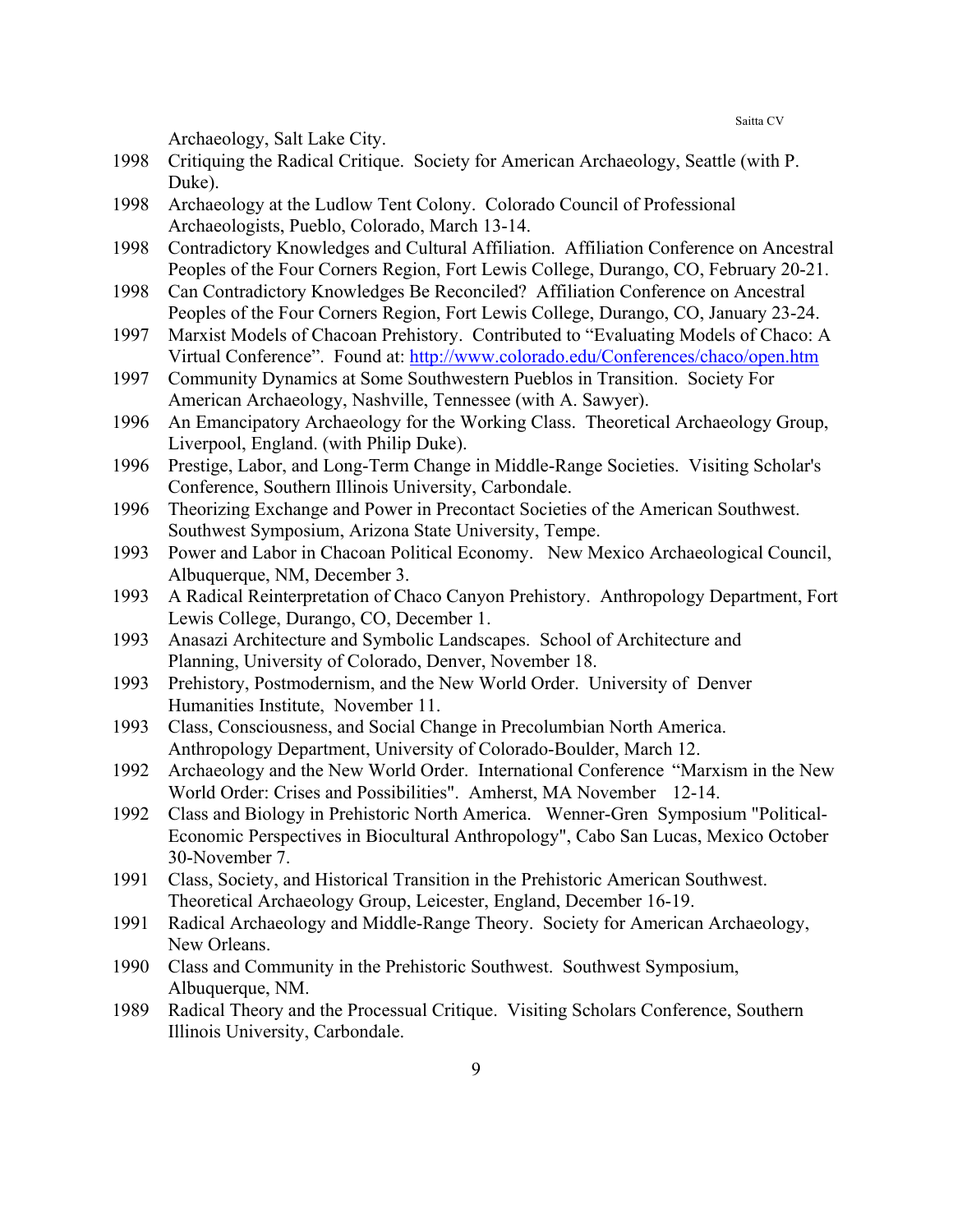- 1988 Archaeology of the Pettit Site: Social Integration in Prehistoric West-Central New Mexico. Museum of Man, Wake Forest University, Winston-Salem NC, December 14.
- 1988 Tribal Political Economy and Ancient Southwestern Social Life. Society for American Archaeology, Phoenix.
- 1988 Factionalism and Tribal Social Change: Concepts and Models for Eastern Archaeology. Department of Anthropology, Southern Illinois University, Carbondale, March 3.
- 1987 Class, Politics, and Social Development in Prehistoric Sedentary Societies. School of American Research Advanced Seminar, Santa Fe, New Mexico. (with A.S. Keene).
- 1985 Concepts of Surplus and the Primitive Economy: a critique and reformulation. Society for American Archaeology, Denver. (with A.S. Keene).
- 1983 Theories of "Tribal" Social Process: Contradictions and Consequences. Society for American Archaeology, Pittsburgh.
- 1983 Rural Economy and the Transition to Capitalism in New England. Northeastern Anthropological Association, Syracuse, NY.
- 1982 Social Process in Complex Society: A Class-Theoretic Approach. American Anthropological Association, Washington, D.C.
- 1982 The Explanation of Change in Egalitarian Society: A Critique. Society for American Archaeology, Minneapolis.
- 1982 The Archaeology of Households: Alternative Approaches. Keynote paper for the Conference on New England Archaeology. Old Sturbridge Village, Sturbridge, MA.
- 1980 Information Management and the Evolution of Midwestern Subsistence-Settlement Systems. Midwest Archaeological Conference, Chicago.
- 1980 The Evolution of Human Social Behavior. Northeastern Anthropological Association, Amherst, MA.
- 1980 The Intensification of Production and Exchange: An Archaeological Example. Northeastern Anthropological Association, Amherst, MA.

## **OTHER MAJOR PROFESSIONAL CONTRIBUTIONS**

Professional Meetings Organized

1995 Co-Organizer, The Durango Conference on Southwest Archaeology, Durango, Colorado. September 15-16.

Symposia Organized For Professional Meetings:

- 2002 Organizer and Chair, "Integrating Multiple Histories of Western Pasts". Opening Session for the Society for American Archaeology meetings, Denver, April 20-24.
- 1995 Co-Organizer and Co-Chair (with Philip Duke) of a workshop on political economy at the Durango Conference on Southwest Archaeology.
- 1990 Co-Organizer and Co-Chair (with Arthur S. Keene), "Communal Life and Collective Action". Symposium organized for the annual meeting of the American Anthropological Association, New Orleans.
- 1985 Co-Organizer and Co-Chair (with John R. Cross), "The Organization of Production in Non-Stratified Societies." Symposium organized for the annual meeting of the Society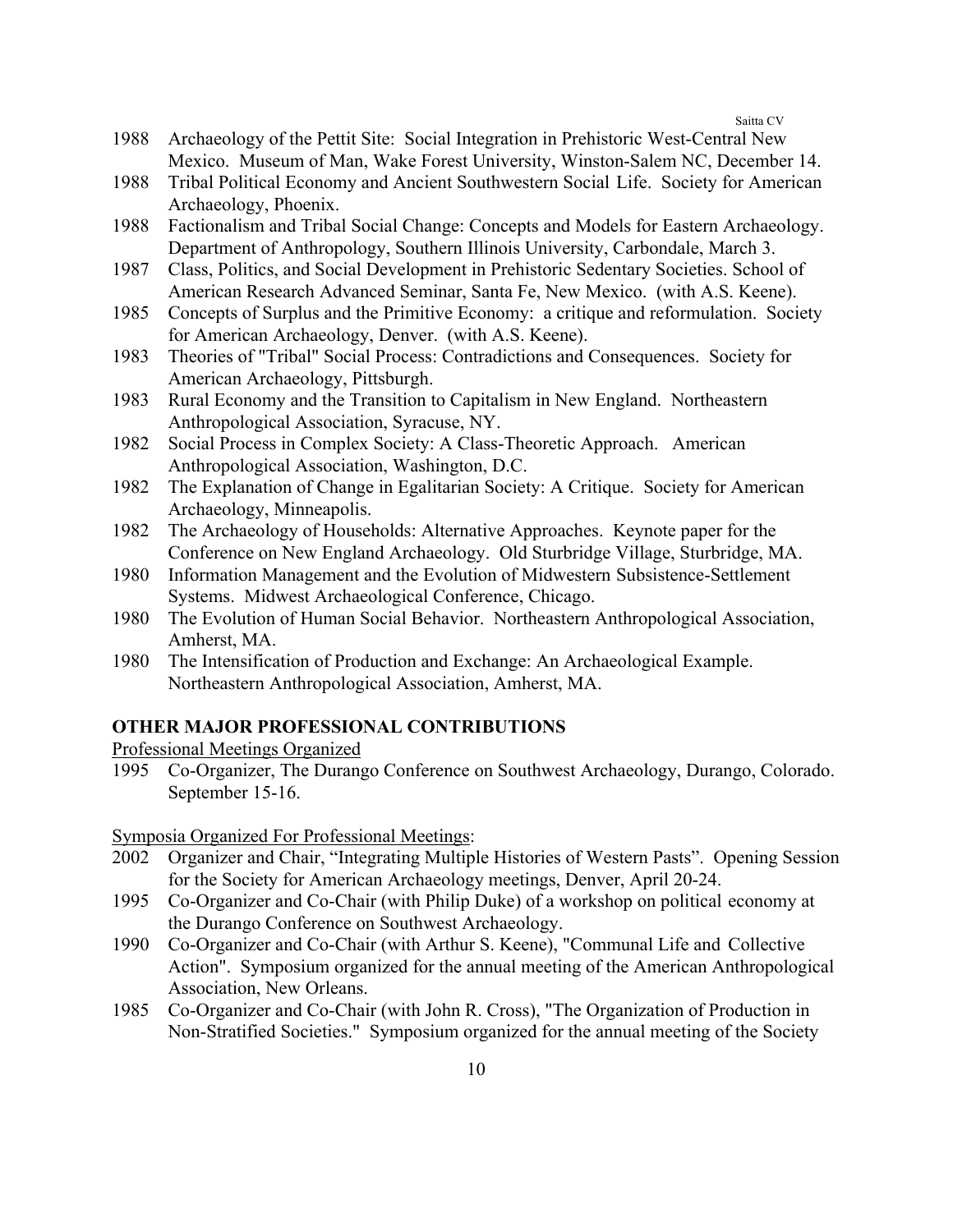for American Archaeology, Denver.

## Invited Participant/Discussant:

- 2009 Invited discussant, symposium on "Landscapes of Riches and Ruin", Society for Historical Archaeology meetings, Toronto. January 8.
- 2008 Invited participant, Metro Millennium Workshop, City Institute at York University, Toronto, Canada, May 11-12.
- 1998 Co-host of a Roundtable Luncheon on "Working Class Archaeology", at the Society for American Archaeology Annual Meeting, Seattle, Washington. (with P. Duke, Fort Lewis College).
- 1997 Co-host of a Roundtable Luncheon on "New World Hegemonies: Communal and Political", at the Society for American Archaeology Annual Meeting, Nashville, Tennessee. (with T. Pauketat, SUNY-Buffalo).
- 1995 Invited discussant for a workshop on Chaco archaeology at the Durango Conference on Southwest Archaeology.
- 1989 Invited discussant for an international symposium sponsored by the Wenner-Gren Foundation for Anthropological Research entitled "Critical Approaches in Archaeology: Material Life, Meaning, and Power." Cascais, Portugal, March 17-25.
- 1984 Invited discussant for the symposium "Non-Capitalist Social Formations," at the 2nd Annual Meeting of the Association for Economic and Social Analysis. Amherst, MA, April 27-29.
- 1983 Invited discussant for the symposium "Overdetermination and Social Analysis," at the 1st Annual Meeting of the Association for Economic and Social Analysis. Amherst, MA, April 19-May 1.

#### **PUBLIC OUTREACH: SALONS, SEMINARS, OTHER PRESENTATIONS**

- 2010 Excavating Hidden History: The Archaeology of Colorado's Ludlow Massacre. DU Alumni Symposium, October 2.
- 2009 God and Darwin in American Life. University of Denver Humanities Institute Salon, April 2 and April 22 (with Greg Robbins).
- 2009 Book Talk and Signing, Tattered Cover Bookstore, Denver. For the re-release of *Denver: An Archaeological History*. February 14.
- 2008 Speech at Ludlow Massacre Memorial Service, Ludlow, Colorado, June 29.
- 2008 Democracy. Osher Lifelong Learning Institute (OLLI) Class in the Rockies, Estes Park, May 30-June 1 (with Arthur Gilbert and Buie Seawell).
- 2008 Is Religion Ever Good? Sunday Community Forum, First Universalist Church, Denver, May 18 (with Greg Robbins).
- 2008 Paleoanthropology as Story-Telling: Narratives of Human Evolution. "Darwin Day" guest seminar for OLLI class, "Origins of Man", February 12.
- 2008 Religion's New "Cultural Despisers": Harris, Hitchens, and Dawkins on God. Denver Eclectics, January 25 (with Greg Robbins).
- 2007 Excavating Hidden History: The Archaeology of Colorado's Ludlow Massacre. DU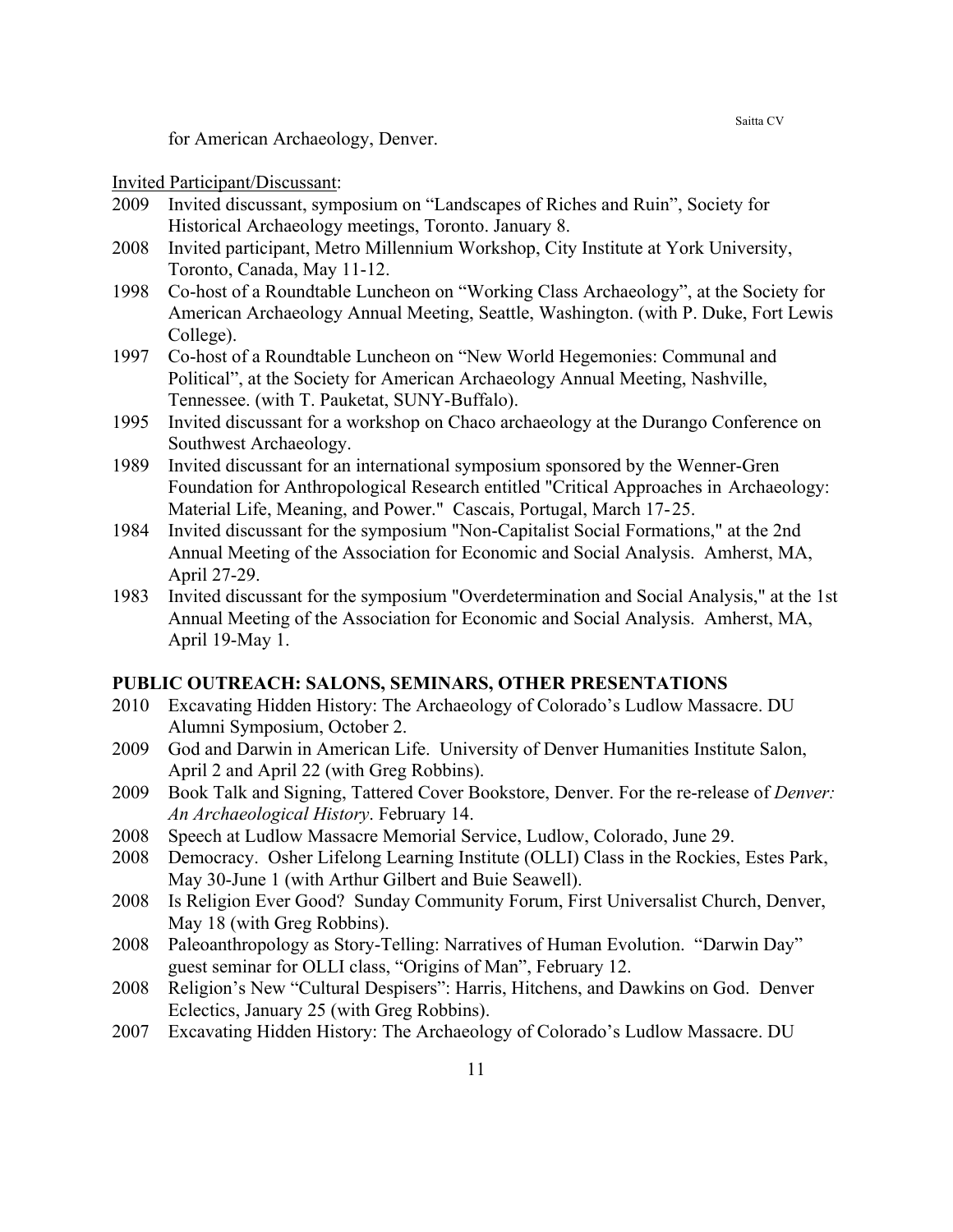Alumni Symposium, October 6.

- 2007 Issues in Higher Education: Is Critical Thinking Dead? Evergreen Senior Resource Center, Evergreen, Colorado. June 14.
- 2007 The Question of Culture. Osher Lifelong Learning Institute (OLLI) Class in the Rockies, Estes Park, June 1-3 (with Arthur Gilbert and Buie Seawell).
- 2007 God and Darwin in American Life. University of Denver Humanities Institute Salon, April 26 and May 3 (with Greg Robbins).
- 2006 Human Origins and Evolution: The Clash of Biology and Culture. University College VIVA Lecture and Seminar, August 3.
- 2006 Creationism and Anti-Liberalism. Denver Optimist Club, April 7.
- 2006 Professors Under Siege: Trends in Higher Education. Evergreen Senior Resource Center, Evergreen, Colorado. March 16.
- 2005 Academic Freedom and the Tenured Professor: What's the Point? University of Denver Humanities Institute Salon, November 2 and 9.
- 2005 Human Evolution "Open House" for the Denver community (with Jim Platt of Biological Sciences and Greg Robbins of Religious Studies). October 6.
- 2005 Panelist, post-performance discussion of *Inherit the Wind*, Bug Theatre, Denver, September 3.
- 2005 Speech at Dedication of Restored Ludlow Massacre Memorial, June 5.
- 2003 Speech at Ludlow Massacre Memorial Service, June 29.
- 2003 Lecture and Tour of Ludlow Massacre Memorial. Colorado Historical Society. May 31.
- 2002 Archaeology and Labor History. Colorado Federation of Labor Union Summer Program, July 5.
- 2002 Denver Museum of Nature and Science Teacher's Workshop on Evolution, June 12.
- 2002 Science and Religion in Dialogue (with Greg Robbins), University College VIVA Salon, June 10, 12, 14.
- 2002 Archaeology of the Ludlow Massacre. Poster presentation at Southeast Colorado Heritage Center, Pueblo for Colorado Archaeology and Historic Preservation Week. May 4-11.
- 1999 Tour of Colorado Coalfield War sites. Colorado-Wyoming Association of Museums Annual Meeting, Trinidad, May 16.
- 1995 Science, Culture and Politics in the Study of Human Evolution. DU Humanities Institute Salon, February 2, 9, 23.

## **PUBLIC LECTURES**

- 2011 Excavating Hidden History: Archaeology of the Ludlow Massacre. Parker Historical Society, January 19.
- 2010 After Chaco: Anasazi Social and Religious Revival in Southwest Colorado and West-Central New Mexico. Fort Morgan Museum, Fort Morgan, CO. May 11. Article ("Anasazi People did not Mysteriously Disappear") appeared in the online edition of *The Fort Morgan Times* on May 14.
- 2009 Darwin's Galapagos: Garden of Eden or Hell on Earth? Denver Botanic Gardens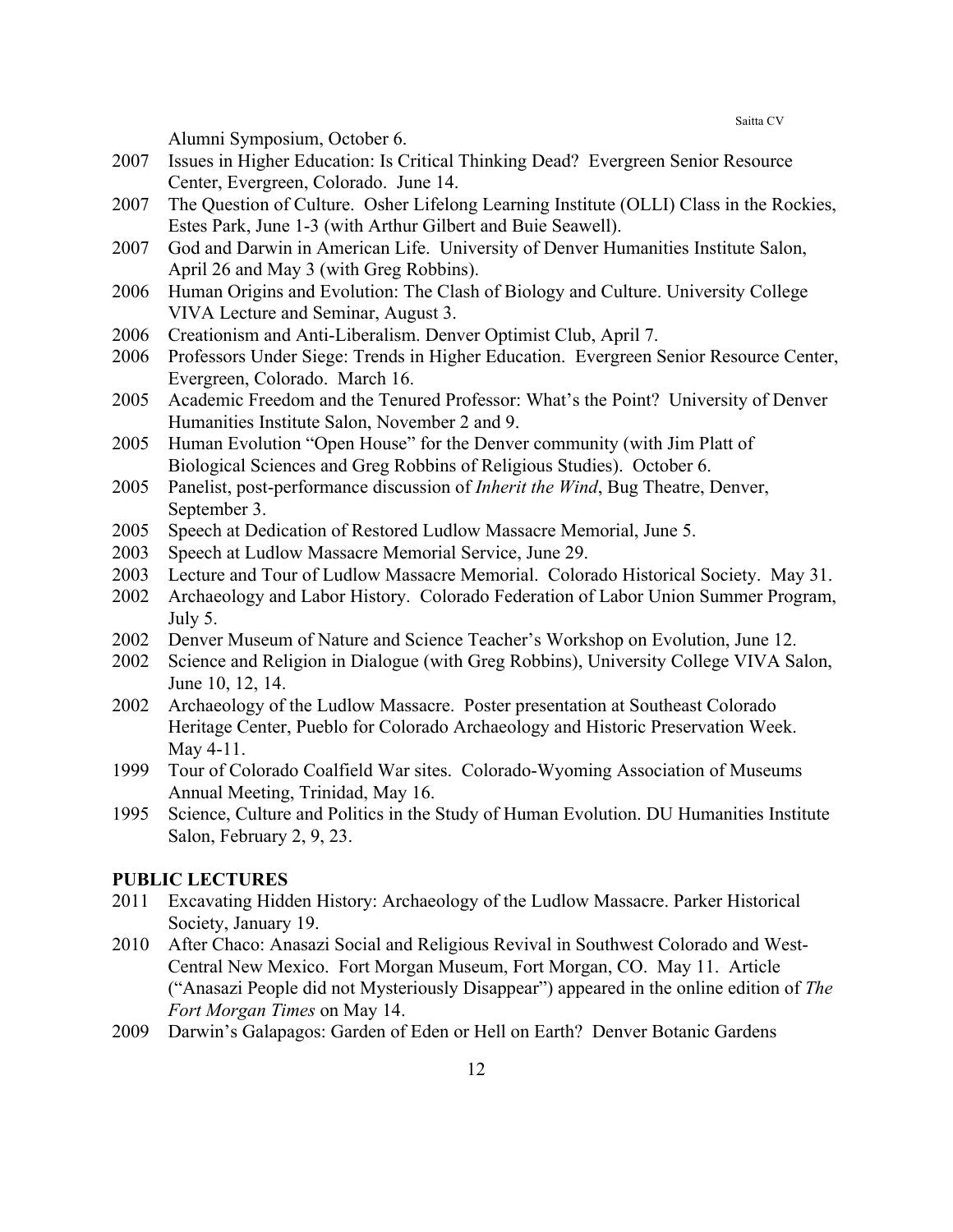"Jurassic Gardens" Program Series, September 10.

- 2007 The Liberal Corruption of Higher Education: Reflections of a Dangerous Professor. Headlines in Anthropology lecture, Department of Anthropology, University of Denver. January 23.
- 2006 Archaeology of the Ludlow Massacre: A Comparative Perspective. Colorado Archaeological Society, Roaring Fork chapter, Glenwood Springs. July 17.
- 2005 Mysteries of the Anasazi. St. Paul's Episcopal Church. November 15.
- 2005 The Ludlow Massacre. St. Paul's Episcopal Church, April 19.
- 2004 Archaeology of the Ludlow Massacre. Rocky Mountain Explorers Club, Colorado chapter. May 15.
- 2004 Archaeology of the Colorado Coal Field War. Littleton Historical Museum. May 13.
- 2003 Archaeology at the Ludlow Massacre Memorial. Daughters of the American Revolution, Denver chapter. November 21.
- 2002 Denver: An Archaeological History. Colorado Archaeological Society, Pueblo chapter. October 4.
- 2002 Historical Archaeology of the Ludlow Massacre. Colorado Archaeological Society, Denver chapter. May 15.
- 2002 Denver: An Archaeological History. University of Denver Museum of Anthropology Gallery Talk for Colorado Archaeology and Historic Preservation Week. May 9.
- 2000 Archaeology of the Colorado Coal Field War. Archaeological Institute of America, Denver chapter. December 19.
- 2000 Archaeology of The Colorado Coalfield Strike, 1913-1914. Colorado Archaeological Society, Pikes Peak (Boulder) chapter. September 14.
- 2000 Archaeology and Labor History. United Sheet Metal Workers Local #9, Lakewood, Colorado.
- 1999 Archaeology of the Colorado Coalfield War. Colorado Archaeological Society, Fort Collins chapter, October 20.
- 1999 The Role of Theory in Archaeology. Colorado Archaeological Society, Denver Chapter, September 15.
- 1999 Historic Archaeology at the Ludlow Massacre Site. Colorado Archaeological Society, Chipeta Chapter for Colorado Archaeology and Historic Preservation Week, Montrose, May 13.
- 1999 Archaeology, Labor History, and Public Education. DU Museum of Anthropology Gallery Talk series for Colorado Archaeology and Historic Preservation Week, Denver, May 12.
- 1999 Archaeology of the Colorado Coalfield War. Rockvale Historical Society, Rockvale, Colorado March 3.
- 1999 Archaeology of the Colorado Coalfield War. Colorado Archaeological Society, Pueblo chapter, February 4.
- 1998 Archaeology of the Colorado Coalfield War. Colorado Archaeological Society, Colorado Springs chapter, July 27.
- 1995 Post-Chaco Social Reorganization in the American Southwest. Archaeological Institute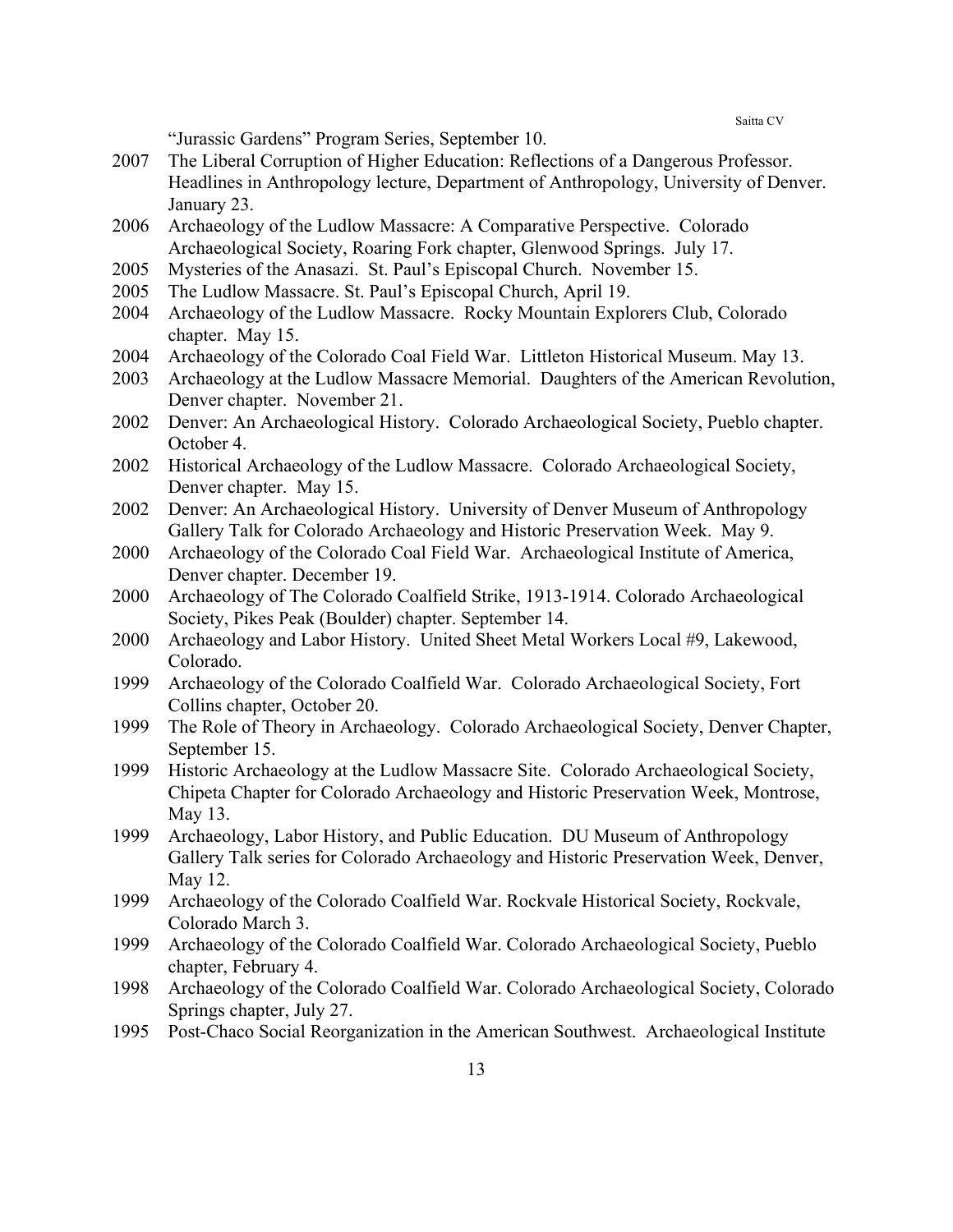of America, Denver Chapter, Denver.

1994 Post-Chaco Archaeology in the Zuni Area of West-Central New Mexico. Colorado Archaeological Society, Colorado Springs chapter, October 18.

## **CAMPUS TALKS**

- 2008 Panel on Qualitative Research and Writing, University Writing Program. May 14.
- 2008 Coordinator, Panel on Inclusive Excellence and the Curriculum,  $7<sup>th</sup>$  Annual Diversity Summit, May 2.
- 2007 Researching People Without History: Challenges and Rewards. Keynote speech for Graduate Research Day, University of Denver. May 18.
- 2005 Discoveries Program University Lecture, "Discoveries That You Won't Learn About on The Discovery Channel: Archaeology of the Ludlow Massacre". September 6.
- 2005 Featured speaker, Phi Beta Kappa spring induction ceremony.
- 2003 Integrating Academic and Corporate Values: Challenges for University Governance. Provost's Conference on Governance and University Culture, University of Denver. October 23.

## **GRANTS: EXTERNAL**

- 2008-2012 Fund for the Improvement of Postsecondary Education (FIPSE) and European Commission's Directorate General for Higher Education Atlantis Program Grant, for "Global Cities/Citizenship: Transformations of Urban Areas in Europe and the USA", \$180,000.
- 1998-2004 Colorado Historical Society, State Historical Fund Regular Grants, \$874,617 for "Archaeology of the Colorado Coal Field War, 1913-1914".
- 1997 Colorado Historical Society, State Historical Fund Mini-Grant, \$4,871 for "Archaeology of the Colorado Coal Field War, 1913-1914".
- 1995 Colorado Endowment for the Humanities Grant, \$2350 to support the "Durango Conference on Southwest Archaeology".
- 1985 Sigma Xi, The Scientific Research Society, Grant-in-Aid of Research.

## **GRANTS: INTERNAL**

- 2010 Center For Teaching and Learning Travel Award, \$1150 for "History and Education in the Circulation of Ethnographic Knowledge in the Amazon: The Yanomami Controversy a Decade Later." American Anthropological Association, New Orleans.
- 2009 Marsico Visiting Scholar Grant, \$4860 for Eugenie Scott, Director of the National Center for Science Education (with contributions from AHUM, SOCS, and NSM Visiting Scholar committees.
- 2008 Core Curriculum Travel Grant, \$400 for "Metro Millennium Workshop", York University, Toronto.
- 2007 Internationalization Small Grant, \$700 for "Metro Millennium Workshop", York University, Toronto.
- 2005 Marsico Grant, \$36,053 for "Enhancing the Study of Human Evolution in the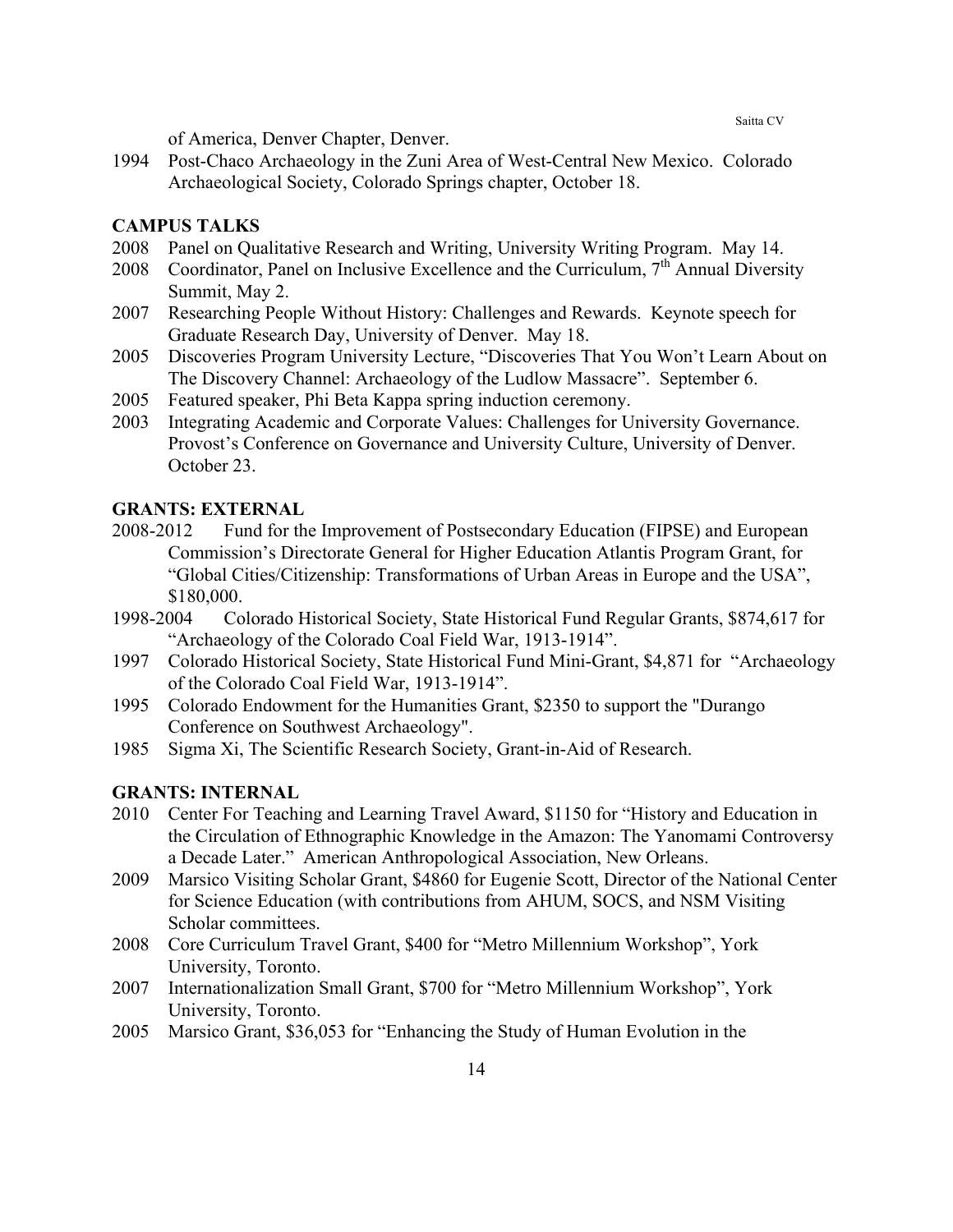Undergraduate Curriculum".

- 2004 Faculty Research Fund, \$2500 for "Representations of Human Evolution in British Museums".
- 2000 Walter Rosenberry Fund, Division of Arts, Humanities, and Social Sciences, \$1000 for Colorado Coal Field War traveling exhibit and history trunk.
- 1999 Walter Rosenberry Fund, Division of Arts, Humanities, and Social Sciences, \$1000 for "Ludlow Memorial Interpretive Kiosk".
- 1998 Humanities Institute Grant, \$500 for "Archaeology of the Colorado Coal Field War, 1913-1914".
- 1996 Faculty Research Fund, \$2000 for "Archaeology of the Colorado Coal Field War, 1913- 1914".
- 1996 Faculty Research Fund, \$200 for "Pollen Analysis and Dietary Reconstruction at the Pettit Site, West-Central New Mexico, AD 1150-1300".
- 1995 Faculty Research Fund, \$1850 for "Construction Chronology and Subsistence Patterns at the Pettit Site, West-Central New Mexico, AD 1150-1250".
- 1995 Interdisciplinary Research Fund grant, \$7000 for "Interdisciplinary Research on Land Use History and Settlement Abandonment at Togeye Canyon, New Mexico". (with R. Sanford and M. Gonzalez).

## **SERVICE**

Professional

- 2008-present Co-President, Colorado Conference American Association of University Professors.
- 2000-2003 Editorial Board, *Rethinking Marxism*.
- 1997-1999 Executive Committee Member, Colorado Council of Professional Archaeologists.

### University

|           | 2007-present President, DU chapter American Association of University Professors.     |
|-----------|---------------------------------------------------------------------------------------|
|           | 2007-present Faculty Committee, DU-Bologna International Center for Civic Engagement. |
| 2006-2008 | President, Faculty Senate.                                                            |
| 2005-2006 | Faculty Advisory Committee, University College BA Degree Completion                   |
|           | Program.                                                                              |
| 1999-2009 | <b>Executive Committee, Faculty Senate.</b>                                           |
| 2008      | Steering Committee, Provost's Conference on Sustainability.                           |
| 2000-2007 | University Planning Advisory Council.                                                 |
| 2006-2007 | Co-Chair, University Planning Advisory Council Mission and Goals Task Force.          |
| 2005-2007 | University Honors Program Advisory Committee, Social Sciences representative.         |
| 2005-2007 | Center for Travel and Tourism Advisory Board, Daniels College of Business.            |
| 2005-2006 | Provost Search Committee.                                                             |
| 2005-2006 | Steering Committee, Women's College Curriculum Redesign.                              |
| 2005-2006 | President-Elect, University of Denver Faculty Senate.                                 |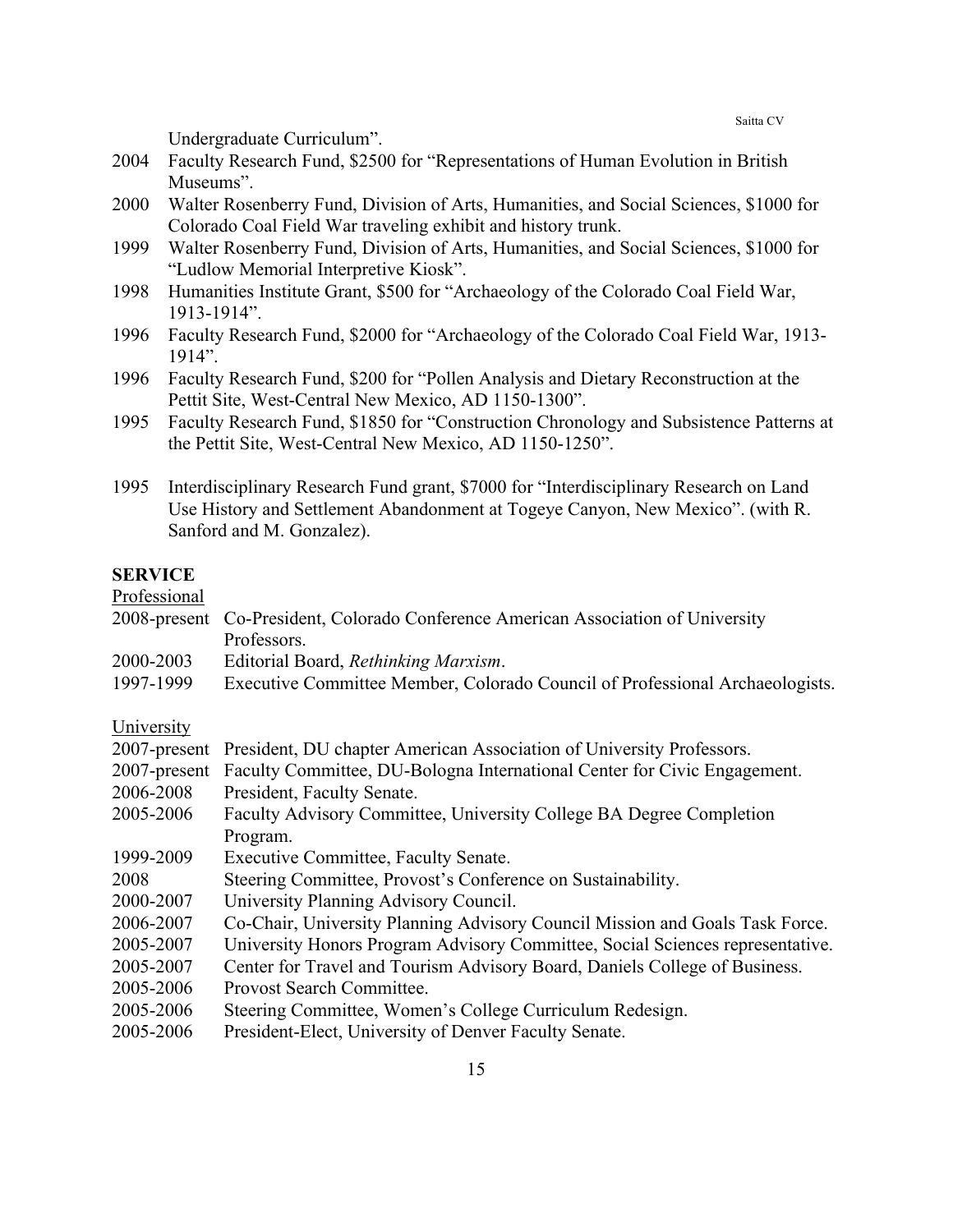| 1999-2005 | Faculty Senate, At-Large Senator.                                               |
|-----------|---------------------------------------------------------------------------------|
| 2005      | University Teaching Task Force.                                                 |
| 2005      | Faculty Planning Group for University College Undergraduate Degree              |
|           | Completion Program.                                                             |
| 2005      | Faculty Committee, Bologna Center for International Civic Engagement.           |
| 2004      | G-9 Faculty-Trustees Governance Committee.                                      |
| 2004      | Co-Chair, University Community Engagement Committee.                            |
| 2003-2004 | Fisher Early Learning Center Advisory Council.                                  |
| 2002-2004 | Undergraduate Council, Faculty Senate representative.                           |
| 2003      | Conference Organizing Committee, Provost's Conference on "Governance and        |
|           | University Culture."                                                            |
| 2003      | G-6 Faculty-Trustees Governance Committee.                                      |
| 2003      | Service Learning Faculty Committee.                                             |
| 2001-2003 | Co-Chair, University Planning Advisory Council Public Good Task Force.          |
| 2003      | Co-Chair, Conference Organizing Committee for Provost's Conference on           |
|           | "Serving the Public Good".                                                      |
| 2000-2003 | Board of Trustees Faculty and Educational Affairs Committee.                    |
| 2001      | Co-Convenor, University Planning Advisory Council Drafting Task Force.          |
| 1999-2002 | Graduate Council, Faculty Senate representative.                                |
| 2001-2002 | Chair, Academic Planning Committee, Faculty Senate.                             |
| 2000-2001 | Chair, Academic Planning Committee, Faculty Senate.                             |
| 1999-2000 | Co-chair, Academic Planning Committee, Faculty Senate                           |
| 1999-2000 | Core Curriculum Construction Committee.                                         |
| 1999-2000 | <b>UDCC First Year Student Mentor</b>                                           |
| 1999      | All-campus Faculty Awards Selection Subcommittee, Faculty Senate.               |
| 1998-1999 | General Education Objectives and Principles Committee.                          |
| 1998      | Athletics Director Search Committee, Department of Athletics, Recreation, and   |
|           | Wellness.                                                                       |
| 1998      | Dean Search Committee, Division of Arts, Humanities, Social Sciences.           |
| 1997-1998 | Board of Trustees Committee on Athletic Affairs, Faculty representative.        |
| 1996-1998 | University Faculty Athletic Committee, elected At-Large faculty representative. |
| 1996-1997 | First-year student Faculty Mentor.                                              |
| 1994-1998 | Partners in Scholarship Working Group and Awards Selection Committee.           |
| 1994-1995 | Strategic Initiatives Committee: Environment.                                   |
| 1994-1995 | Strategic Initiatives Committee: Partners in Scholarship.                       |
| 1994-1995 | Strategic Initiatives Committee: Faculty Research Fund.                         |
| 1994-1995 | University Core Curriculum Committee, Division of Social Sciences               |
|           | representative.                                                                 |
| 1994-1995 | University Library Committee, Faculty Senate representative.                    |
| 1994-1995 | Division I Task Force, Faculty Senate representative.                           |
| 1994-1995 | Provost's Advisory Group, Faculty Senate representative.                        |
| 1993-1995 | <b>Indergraduate Council Division of Social Sciences representative</b>         |

1993-1995 Undergraduate Council, Division of Social Sciences representative.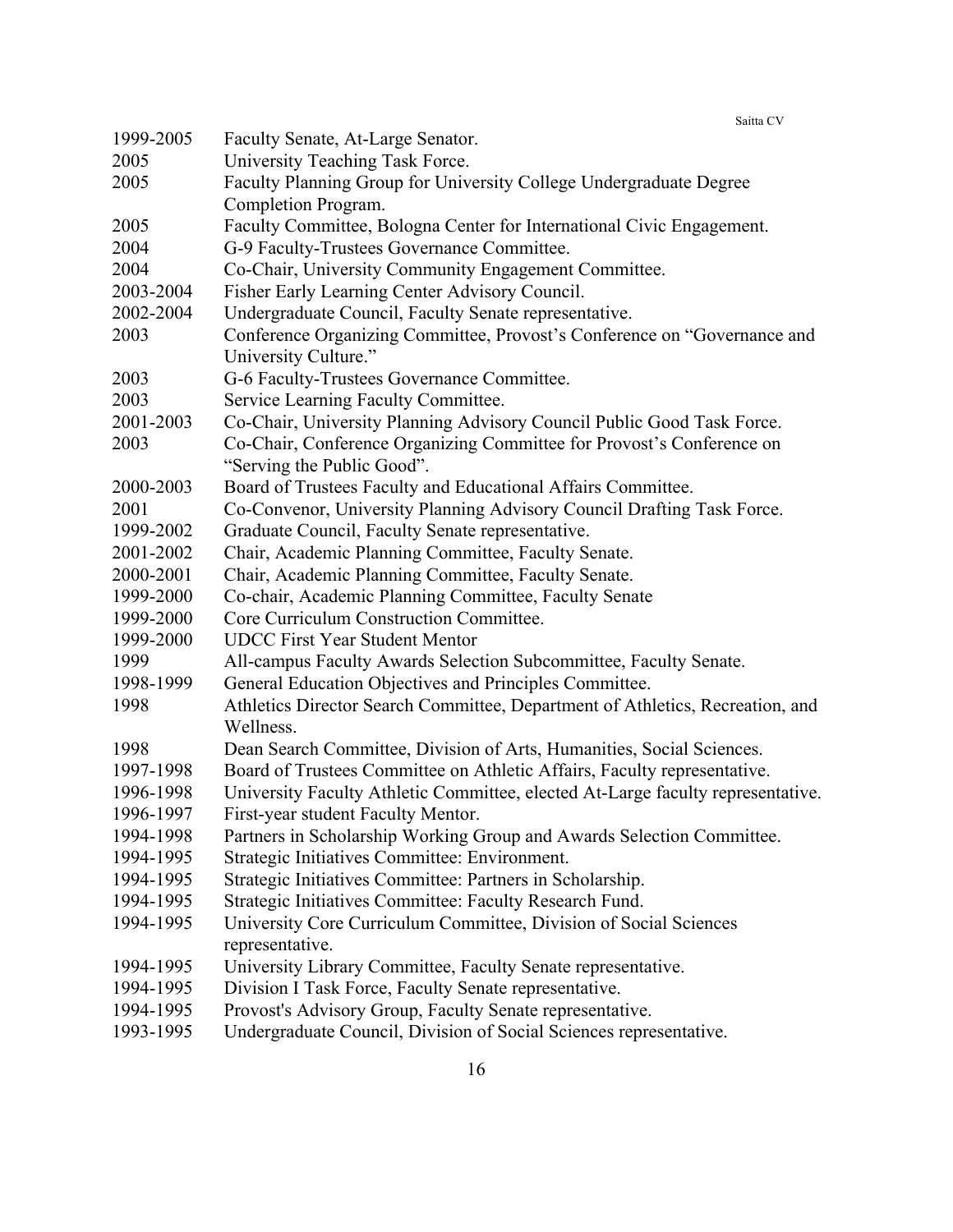- 1993-1995 First-year student Faculty Mentor.
- 1992-1995 Executive Committee, Faculty Senate
- 1990-1995 DU-Kent Denver School course in Biological Anthropology.
- 1989-1995 Faculty Senate Representative from Anthropology.
- 1992-1994 Student Life Council, Faculty Senate Representative.
- 1992-1994 Co-Chair, Student and Alumni Affairs Committee, Faculty Senate.
- 1990-1993 Institutional Review Board For the Protection of Human Subjects.
- 1993 Co-Chair, Greek Review Committee, Division of Student Life.
- 1993 Ad Hoc Mentoring Committee, The College.
- 1991-1992 Cultural Programming Board, Driscoll University Center.
- 1991-1992 Advisory Board, Driscoll University Center.

Division of Social Sciences

| 2010      | AHSS Tenure and Promotion Guidelines Committee.                           |
|-----------|---------------------------------------------------------------------------|
| 2009      | Social Sciences Divisional Promotion and Tenure Committee.                |
| 2005      | Social Sciences PROF Fund Grant Review Committee.                         |
| 2003-2004 | Social Sciences Divisional Promotion and Tenure Committee.                |
| 1994-2001 | Social Sciences Divisional Promotion and Tenure Committee.                |
| 1991-2003 | Reach Out DU Program, Divisions of Arts, Humanities, and Social Sciences. |
| 1000      |                                                                           |

- 1999 Chair, Social Sciences Divisional Promotion and Tenure Committee.
- 1993-1995 Elected Faculty Committee, Social Sciences divisional representative.

## Department of Anthropology

- 2009-present Chair.
- 2006-2009 Library Liaison.
- 1996-2003 Chair.
- 2000-2004 Director of Undergraduate Studies.
- 1990-1996 Library Liaison.
- 1990-1996 Faculty Advisor, Anthropology Club.
- 1997-2000 Director, University of Denver Museum of Anthropology.
- 1995-1998 Director of Undergraduate Studies.

## **COMMUNITY SERVICE**

- 2000-2003 Ludlow Mock Trial Planning Committee, Colorado Bar Association.
- 1992-1999 Board of Directors, Colorado Endowment for the Humanities.
- 1997 Co-Chair, Governor's Awards for Excellence in Education Selection Committee, Colorado Endowment for the Humanities.
- 1996 Chair, Governor's Awards for Excellence in Education Selection Committee, Colorado Endowment for the Humanities.
- 1993-1995 Selection Committee, Governor's Awards for Excellence in Education, Colorado Endowment for the Humanities.
- 1994-1995 Chair, Planning Committee, Colorado Endowment for the Humanities.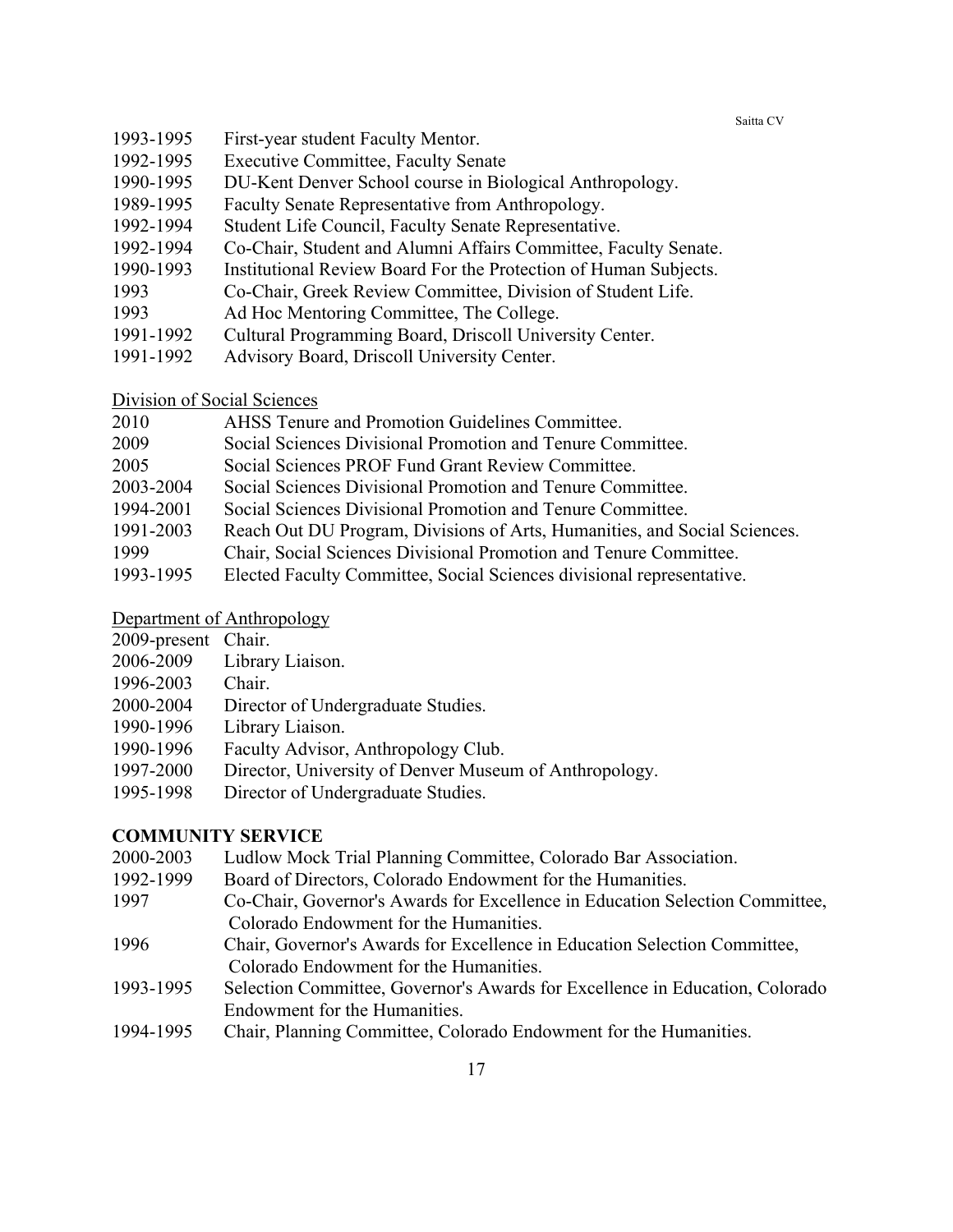- 1993-1994 Chair, Program Committee, Colorado Endowment for the Humanities.
- 1993-1995 Executive Committee, Colorado Endowment for the Humanities
- 1989-1992 Board of Directors, Friends of Anthropology. Denver Museum of Natural History.

## **PROFESSIONAL FIELDWORK**

- 1997-2004 Principal Investigator, Colorado Coal Field War Archaeological Project. With P. Duke (Fort Lewis College) and R. McGuire (SUNY-Binghamton).
- 1997 Director, University of Denver Archaeological Field School. Survey and test excavation of 13<sup>th</sup> century sites near Ramah, New Mexico.
- 1990-1995 Director, University of Denver Archaeological Field School. Excavation of 13th century pueblo near Ramah, New Mexico.
- 1987 Field Director, Wilbur Smith Associates. Archaeological survey and excavation for the proposed Northern Wake Expressway, Raleigh, North Carolina.
- 1986 Archaeologist, United States Forest Service. Green Mountain National Forest (Vermont) Prehistoric Sites Survey.
- 1985 Archaeologist, United States Forest Service. Green Mountain National Forest (Vermont) Prehistoric Sites Survey.
- 1980 Site Supervisor, Foundation for Illinois Archaeology, Kampsville, Illinois. Excavation of a Middle Woodland Village in the Lower Illinois River Valley.
- 1979 Assistant Site Director, Dolores Archaeological Project (University of Colorado). Excavation of an Anasazi pithouse village in the Dolores River Valley, Southwestern Colorado.
- 1978 Field Assistant, Foundation for Illinois Archaeology, Kampsville, Illinois.
- 1977 Assistant Archaeologist, Museum of Man, Wake Forest University. Excavations at Historic Old Salem Village, Winston-Salem, North Carolina.
- 1976-77 Assistant Archaeologist, Department of Anthropology, Museum of Northern Arizona, Flagstaff, Arizona.
- 1975 Crew Chief, Museum of Man, Wake Forest University. Excavation of a historic Indian village near Statesville, North Carolina.

## **COURSES: DEPARTMENT OF ANTHROPOLOGY**

Advanced Anthropology. Ancient North America. Anthropological Theory and Method. Archaeological Interpretation. Archaeology of Equality and Inequality. Capstone Seminar Context of Material Culture. Culture and The City. Ecology and Society in the Ancient Southwest. Ethics of Professional Practice.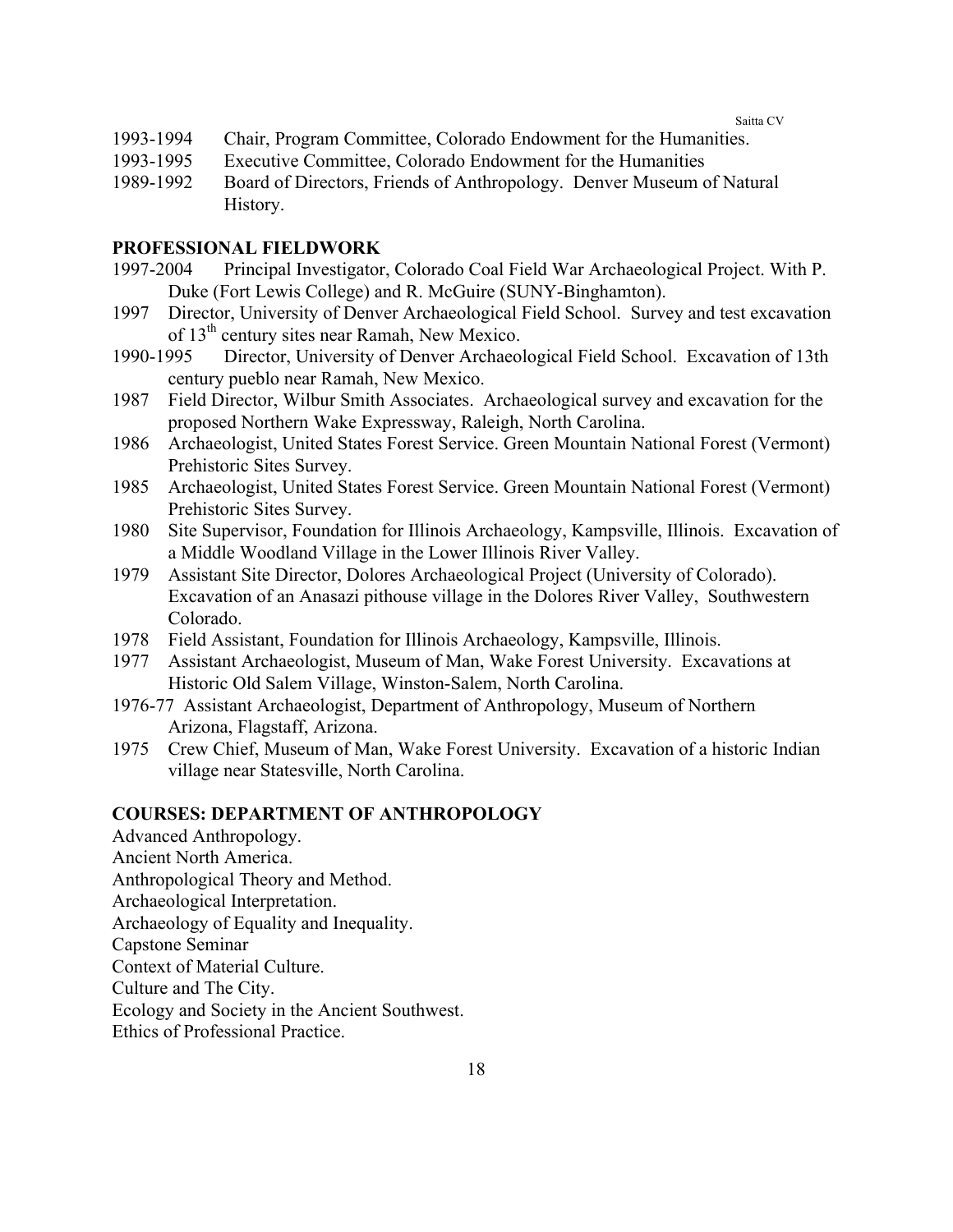Fundamentals of Archaeology. Human Nature. Human Origins and Evolution. Lost Tribes and Sunken Continents. Race, Sex, and Evolution.

## **COURSES: CORE CURRICULUM**

Science and Religion in Dialogue. The Cultured Ape. Science, Evolution, and Culture. Monumental London/Historical London (Study Abroad). This Mother Earth (The Women's College).

## **COURSES: FOUNDATIONS CURRICULUM**

Ancient Worlds (Arts and Humanities). Culture and Technology (Social Sciences). Multiple Voices of America (Arts and Humanities). The Origin and Evolution of Life (Natural Sciences).

## **COURSES: FIRST YEAR STUDENT MENTORING PROGRAM**

Anthropology in Front Range Scientific and Popular Culture.

## **COURSES: STUDY ABROAD**

Monumental London/Historical London (Interdisciplinary Core Curriculum course).

#### **COURSES: FIELD AND TRAVEL**

University of Denver Archaeological Field School. Mysteries of the Anasazi: The Chaco Canyon Experience (University College). Journey Down the San Juan River: In Search of the Anasazi (University College) Anasazi Land and River Seminar, Crow Canyon Archaeological Center. Windows on the Anasazi World Seminar, Crow Canyon Archaeological Center.

#### **COURSES: PUBLIC EDUCATION**

The Cultured Ape: An Evolutionary Journey (University of Denver, University College Enrichment Program)

- A Troubled House: God and Darwin in American Life (University of Denver, University College Enrichment Program. With Greg Robbins).
- Human Origins and Evolution: The Clash of Biology and Culture (University of Denver, University College Enrichment Program).
- Work and Culture in the Southern Colorado Coalfields, 1860-1960. Colorado Endowment for the Humanities Teacher Institute (Coordinating Scholar).